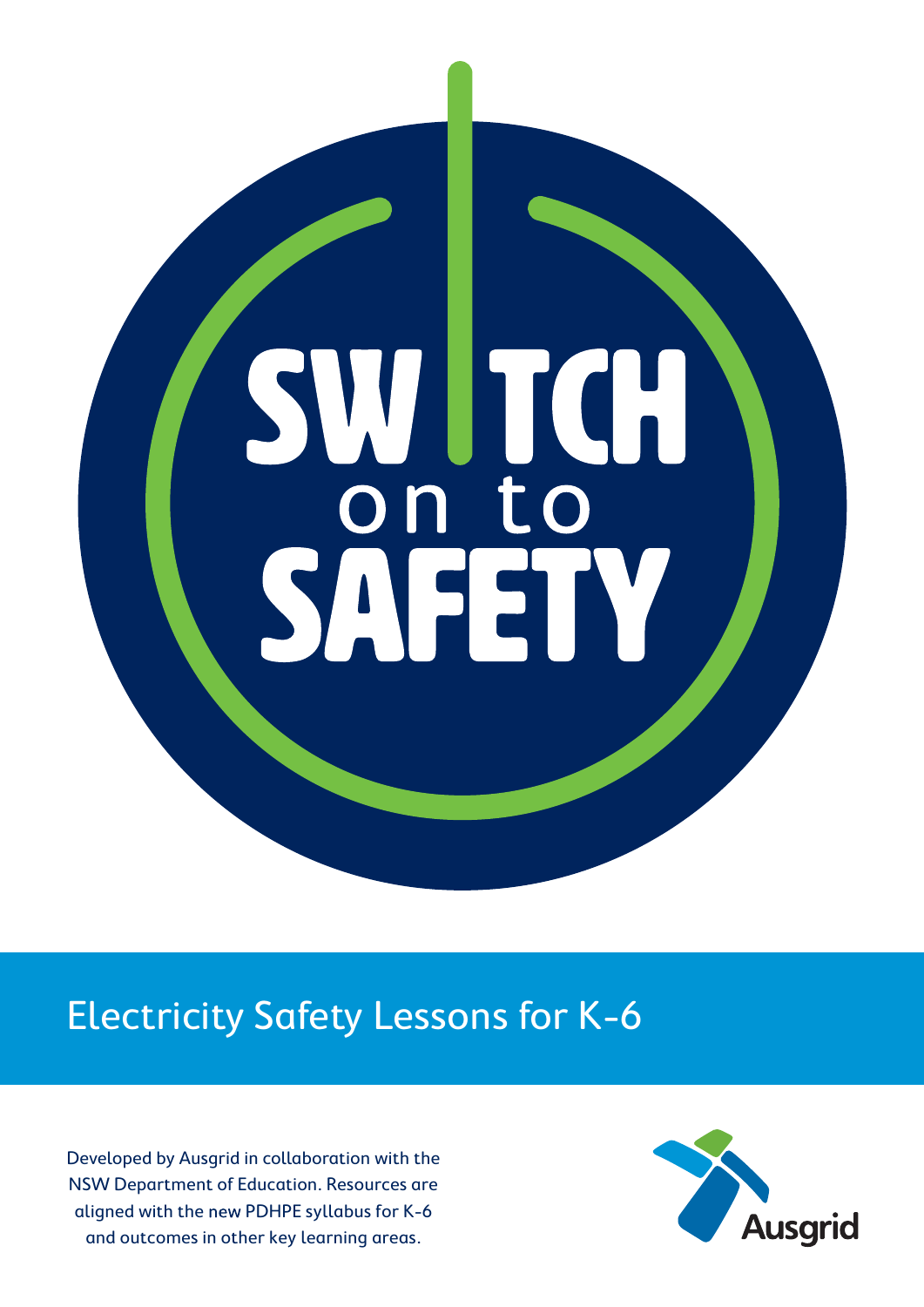# Early Stage 1 Content and Outcomes

| <b>PDHPE</b> Content:                                                                                                                                                                                                                           | <b>Outcomes:</b>                                                                                                                                                                       |
|-------------------------------------------------------------------------------------------------------------------------------------------------------------------------------------------------------------------------------------------------|----------------------------------------------------------------------------------------------------------------------------------------------------------------------------------------|
| Students demonstrate an understanding<br>of strategies that promote a sense of<br>personal identity and build resilience and<br>respectful relationships                                                                                        | PDe-2 identifies people and demonstrates protective<br>strategies that help keep themselves healthy, resilient<br>and safe                                                             |
| Students understand the significance of<br>٠<br>contextual factors that influence health,<br>safety, wellbeing and participation in<br>physical activity                                                                                        | PDe-6 explores contextual factors that influence an<br>individual's health, safety, wellbeing and participation<br>in physical activity                                                |
| Students enact and strengthen health,<br>safety, wellbeing and participation in<br>physical activity                                                                                                                                            | <b>PDe-7</b> identifies actions that promote health, safety,<br>wellbeing and physically active spaces                                                                                 |
| Students develop and use self-<br>٠<br>management skills that enable them<br>to take personal responsibility for their<br>actions and emotions and take positive<br>action to protect and enhance the health,<br>safety and wellbeing of others | PDe-9 practises self-management skills in familiar<br>and unfamiliar scenarios                                                                                                         |
| <b>ENGLISH Content:</b>                                                                                                                                                                                                                         | <b>Outcomes:</b>                                                                                                                                                                       |
| Oral language and Communication                                                                                                                                                                                                                 | <b>ENE-OLC-01</b> communicates effectively by using<br>interpersonal conventions and language with familiar<br>peers and adults                                                        |
| Vocabulary                                                                                                                                                                                                                                      | • ENE-VOCAB-01 understands and effectively uses Tier 1<br>words and Tier 2 words in familiar contexts                                                                                  |
| Phonological awareness                                                                                                                                                                                                                          | <b>ENE-PHOAW-01</b> identifies, blends, segments and<br>$\bullet$<br>manipulates phonological units in spoken words as a<br>strategy for reading and creating texts                    |
| Print conventions                                                                                                                                                                                                                               | <b>ENE-PRINT-01</b> tracks written text from left to right and<br>from top to bottom of the page and identifies visual and<br>spatial features of print                                |
| Phonic knowledge                                                                                                                                                                                                                                | <b>ENE-PHOKW-01</b> uses single-letter grapheme-phoneme<br>correspondences and common digraphs to decode and<br>encode words when reading and creating texts                           |
| Reading fluency                                                                                                                                                                                                                                 | <b>ENE-REFLU-01</b> reads decodable texts aloud with<br>$\bullet$<br>automaticity                                                                                                      |
| Reading comprehension                                                                                                                                                                                                                           | <b>ENE-RECOM-01</b> comprehends independently read<br>texts using background knowledge, word knowledge<br>and understanding of how sentences connect                                   |
| Creating written texts                                                                                                                                                                                                                          | <b>ENE-CWT-01</b> creates written texts that include at least<br>2 related ideas and correct simple sentences                                                                          |
| Spelling                                                                                                                                                                                                                                        | <b>ENE-SPELL-01</b> applies phonological, orthographic and<br>morphological generalisations and strategies to spell<br>taught familiar and high frequency words when creating<br>texts |
| Handwriting                                                                                                                                                                                                                                     | <b>ENE-HANDW-01</b> produces all lower-case and upper-<br>$\bullet$<br>case letters to create texts                                                                                    |
| Understanding and responding to literature                                                                                                                                                                                                      | <b>ENE-UARL-01</b> understands and responds to literature<br>٠<br>read to them                                                                                                         |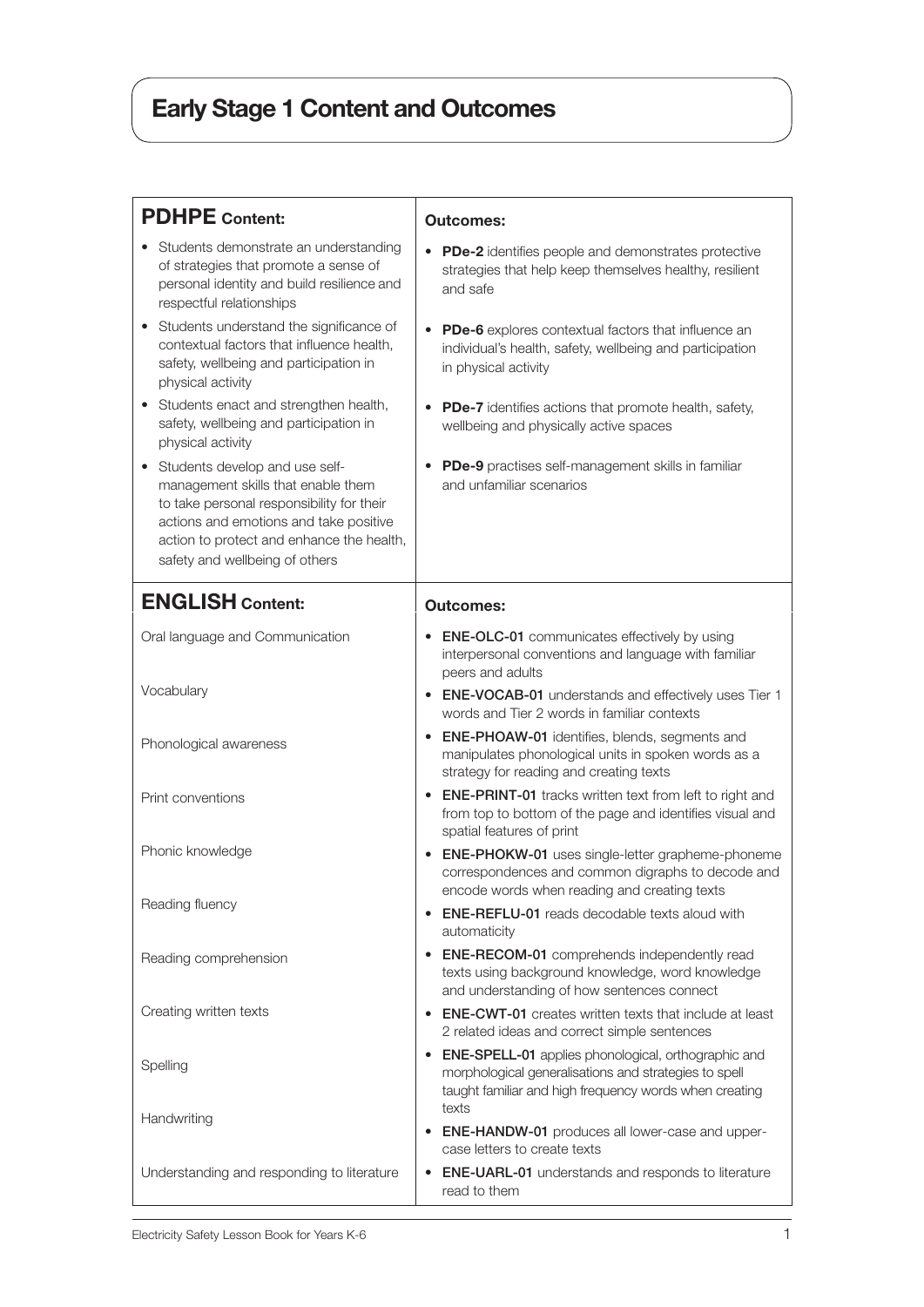# Early Stage 1 Content and Outcomes

| <b>CREATIVE ARTS Content:</b>                                                                                                              | <b>Outcomes:</b>                                                                                          |
|--------------------------------------------------------------------------------------------------------------------------------------------|-----------------------------------------------------------------------------------------------------------|
| Students engage in devising, shaping<br>and symbolically representing imaginative<br>situations, ideas, feelings, attitudes and<br>beliefs | <b>DRAES1.1</b> uses imagination and the elements of<br>drama in imaginative play and dramatic situations |
| <b>MATHEMATICS Content:</b>                                                                                                                | Outcomes:                                                                                                 |
| Statistics and Probability                                                                                                                 | <b>MAE-DATA-01</b> contributes to collecting data<br>٠<br>and interprets data displays made from objects  |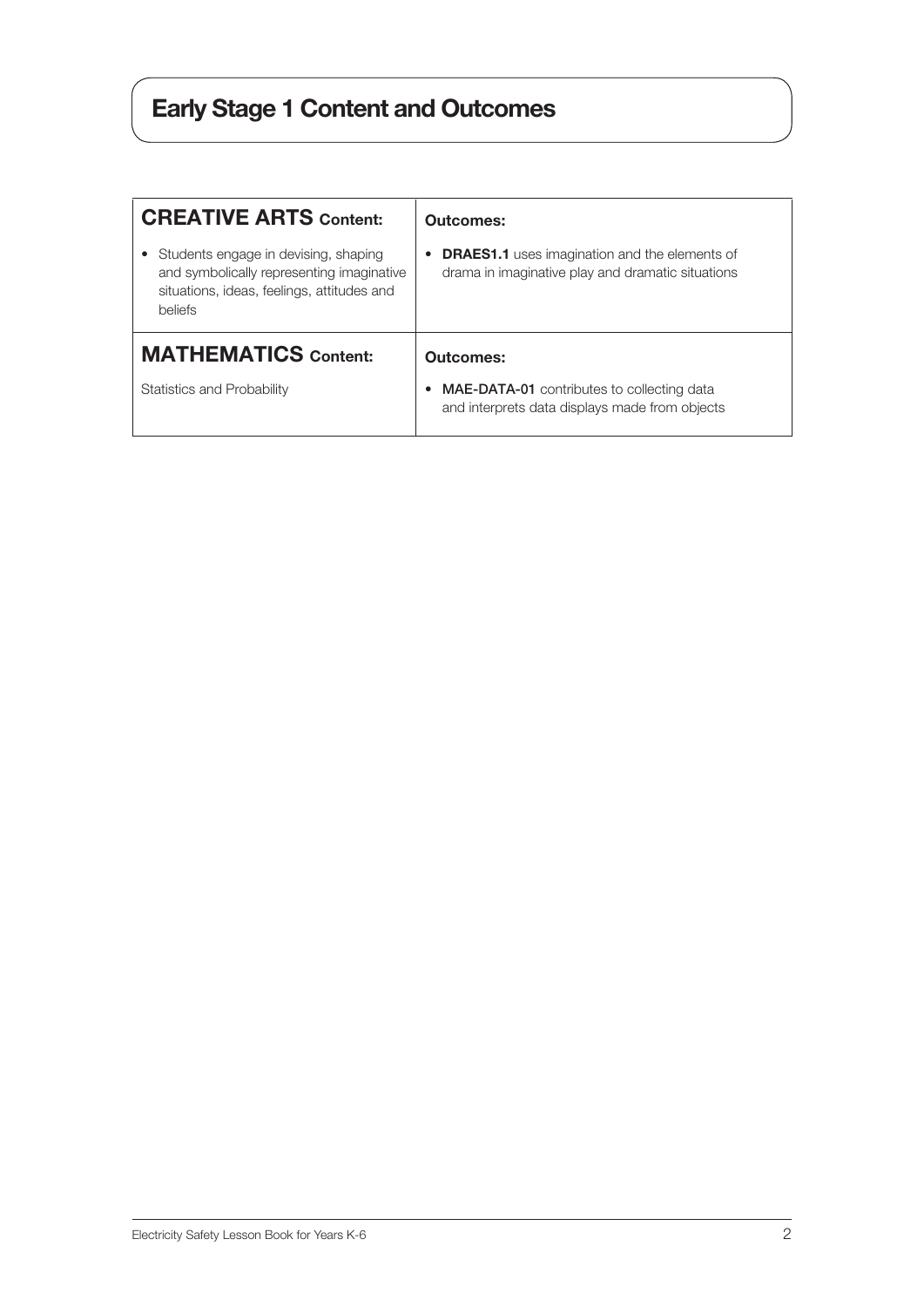## Early Stage 1 Teacher Background Notes

Most of the time, electricity is safe. But sometimes a dangerous electrical situation can happen and we risk being electrocuted if we don't know what to do. We have to be smart and careful or we could be in for a big shock!

### Outside safety

We all like to play outside, but there are electrical hazards that we need to know about. Electricity poles and wires are all around us. They can be above us, next to us and even below us. Play in open spaces away from electricity poles, towers and powerlines.

#### Remember:

If you fly a kite and it gets caught in the overhead powerlines, live electricity could travel down the string and seriously hurt you. So be careful!

- Never climb a tree that is near powerlines. Look up before you climb!
- If you see fallen powerlines after a storm, stay well clear of them.
- Never swim or go near water in an electrical storm.
- Never play near high voltage areas substations, transformers or power stations.
- If you see a dangerous situation stay clear and tell an adult.

### Safety around water

Water can conduct electricity because electrons can flow by hitching a ride on atoms and molecules in the water. Water contains dissolved substances, such as salt. These greatly increase the ability of water to conduct electricity. That's why electricity passes easily through our bodies – because our bodies contain water and salt. This is also why it's important to keep water away from electrical appliances.

### Electrical emergencies

We all hope that we are never in an emergency involving electricity, but if we are, it's important to know what to do.

#### If you come across an emergency involving electricity:

- Ensure your own safety
- Turn the power off at the power point and remove the plug (if you are able to do so)
- Get an adult
- Ring 000

## Key safety messages

It is important to ensure that all students are aware of the four safety messages at the completion of the activities.

- Be careful when you play around poles and wires
- If you see a dangerous situation, tell an adult
- Know what to do in an electrical emergency
- Be safe



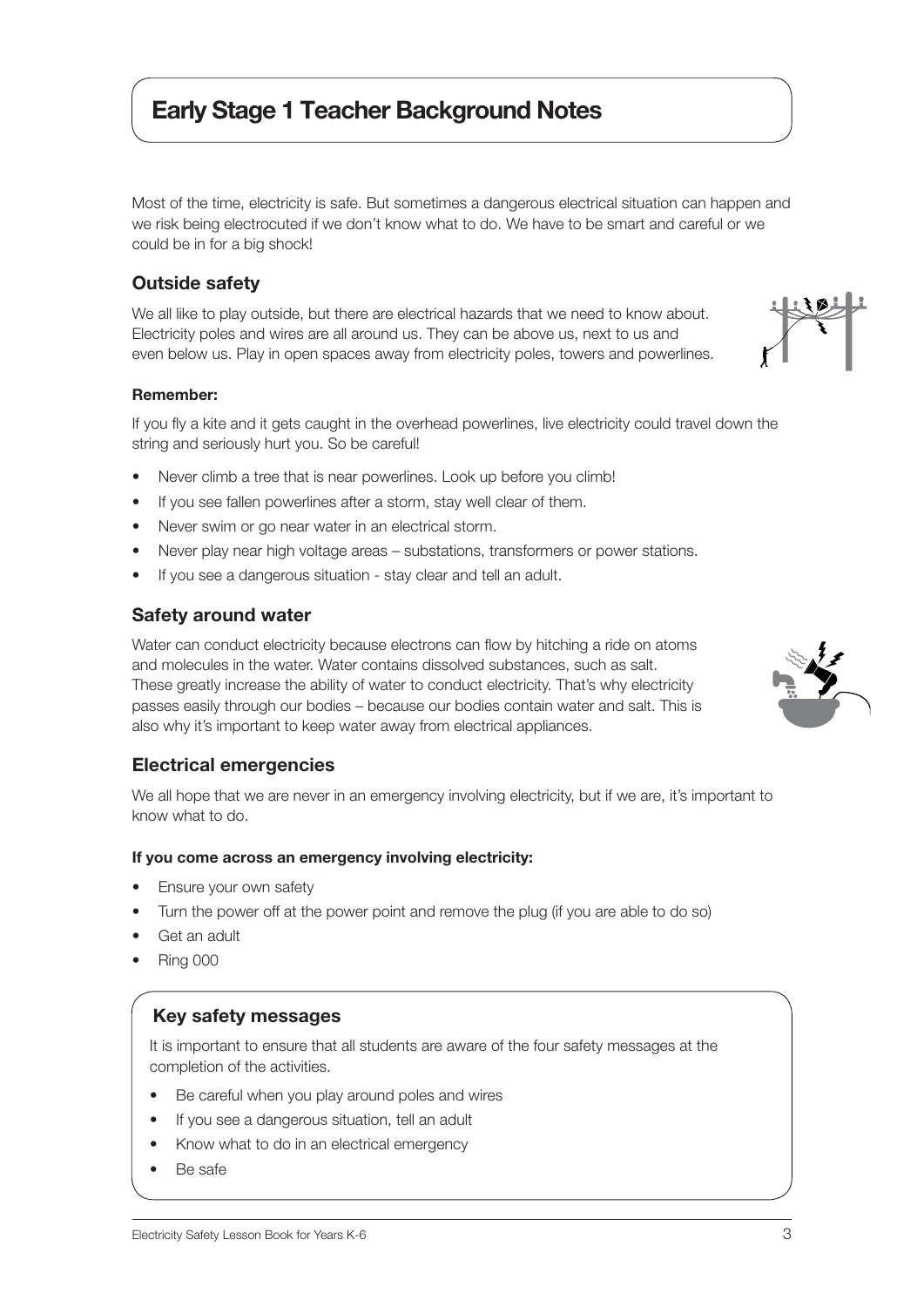## Early Stage 1 Lessons

#### Lesson 1 – Safe outdoor play

- Discuss playing safely outdoors with the whole class.
- Ask students to give examples of types of play that are safe and types of play that are unsafe (discourage students from telling tales about the play habits of other students in this discussion).
- Make a list of the examples for safe and unsafe play.
- Have students read together any Tier 1 words written in the lists and highlight the Tier 2 words.
- Demonstrate correct formation of letters when modelling writing.
- Demonstrate phonological strategies to read unfamiliar words while creating the lists.
- Have students offer suggestions about what they should do if they see someone playing unsafely.
- Discuss the emergency and safety messages.
- Ask the students whom they should go to in an emergency.
- Ask students to draw a picture of someone playing safely and have them write a safe message under the drawing (this can be a modelled sentence for beginner writers).
- Have students show and discuss their messages and drawings.
- Highlight new words and topic words by adding them to the whiteboard.
- Create a display wall to place the lists and some chosen drawings.
- Add topical (Tier 2) words to the display.

#### Lesson 2 – What to do in unsafe outdoor situations

- Divide the class into groups and give each group a set of picture cards (p6).
- Ask the students to sort the cards into safe places and unsafe places and to discuss what is unsafe in their data displays.
- Ask each child to choose an unsafe card and draw a picture of what they should do when they encounter this situation.
- Have students write under their drawing what to do in this unsafe situation (model the writing to make sure each student has the correct message).
	- − Stay clear
	- − Tell an adult
	- − Call 000
- Add chosen drawings, words and safety tips to the display wall.
- To conclude the lesson, tell students that they are going to play a game like "Simon Says" to teach them how to play safe outdoors. This game may be best played outside.
	- − Instruct the students to listen very carefully and when Simon doesn't say, they need to squat down, and when Simon does say, they need to jump up and wave their hands in the air.
	- − Play "Simon Says," (make sure the messages that Simon says are safe ones e.g. Simon says hop in the playground; Simon says run around in a field; Simon says jog in the park; throw a ball at a powerline; fly a kite near a powerline; go swimming when there's a storm etc.).
	- − Continue playing until you have one student left. This student is the "Electricity Safety Captain".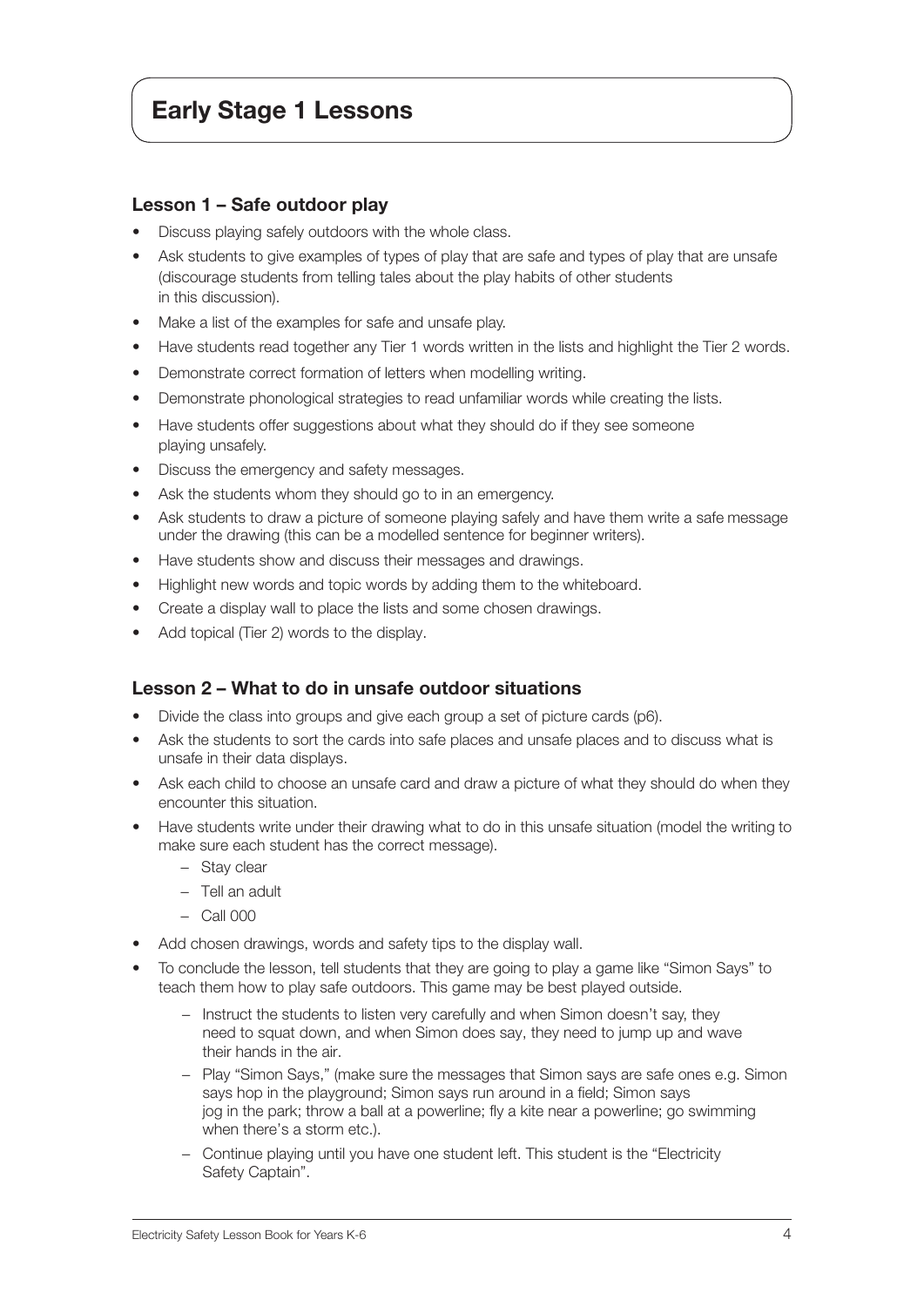## Early Stage 1 Lessons

#### Lesson 3 – Safe indoor play

- Discuss playing safely indoors with the whole class.
- Ask students to give examples of types of indoor play that they think might be safe and types of play that are unsafe.
- Brainstorm a list of safe and unsafe indoor games.
- Divide the class into groups and ask each group to discuss the rooms in the house that are unsafe to play in.
- Give each group some magazines and a set of word cards (p7) that depict rooms in a house. Ask the students to cut out pictures of electrical devices that they might find in each room.
- Have the students copy the names of each room onto a piece of paper and glue the pictures they have cut out for each room to make a poster.
- Have students read together any Tier 1 words written in the lists and highlight the Tier 2 words to the class.
- Add any new words to the wall display.

#### Lesson 4 – What to do in unsafe indoor situations?

- Discuss with students what electricity is and what it means to be safe around electricity.
- Give each student a set of picture cards (p8) that depict dangers.
- Discuss the dangers in each picture.
- Remind students of the safety tips that they have learnt for dangerous situations.
	- − Stay clear
	- − Tell an adult
	- − Call 000
- Ask the class to come up with a safety message for each picture card and write them on the whiteboard.
- Demonstrate correct formation of letters when modelling writing.
- Demonstrate phonological strategies to read unfamiliar words while creating the lists.
- Tell the students you would like them to listen to some questions and think about some good answers. "What would you do if…?"
	- − your younger (brother/sister) wanted to stick a metal knife in a power point?
	- − you saw your friend about to use a fork to get his toast out of the toaster?
	- − you saw a power point that had a lot of plugs attached to it?
	- − you saw an electrical heater with a damaged power cord?
	- − you saw a hairdryer plugged in and turned on, and left close to the bathroom sink?

#### Lesson extension activity

Ask each group to role play some of the answers to the "What would you do if...?" questions.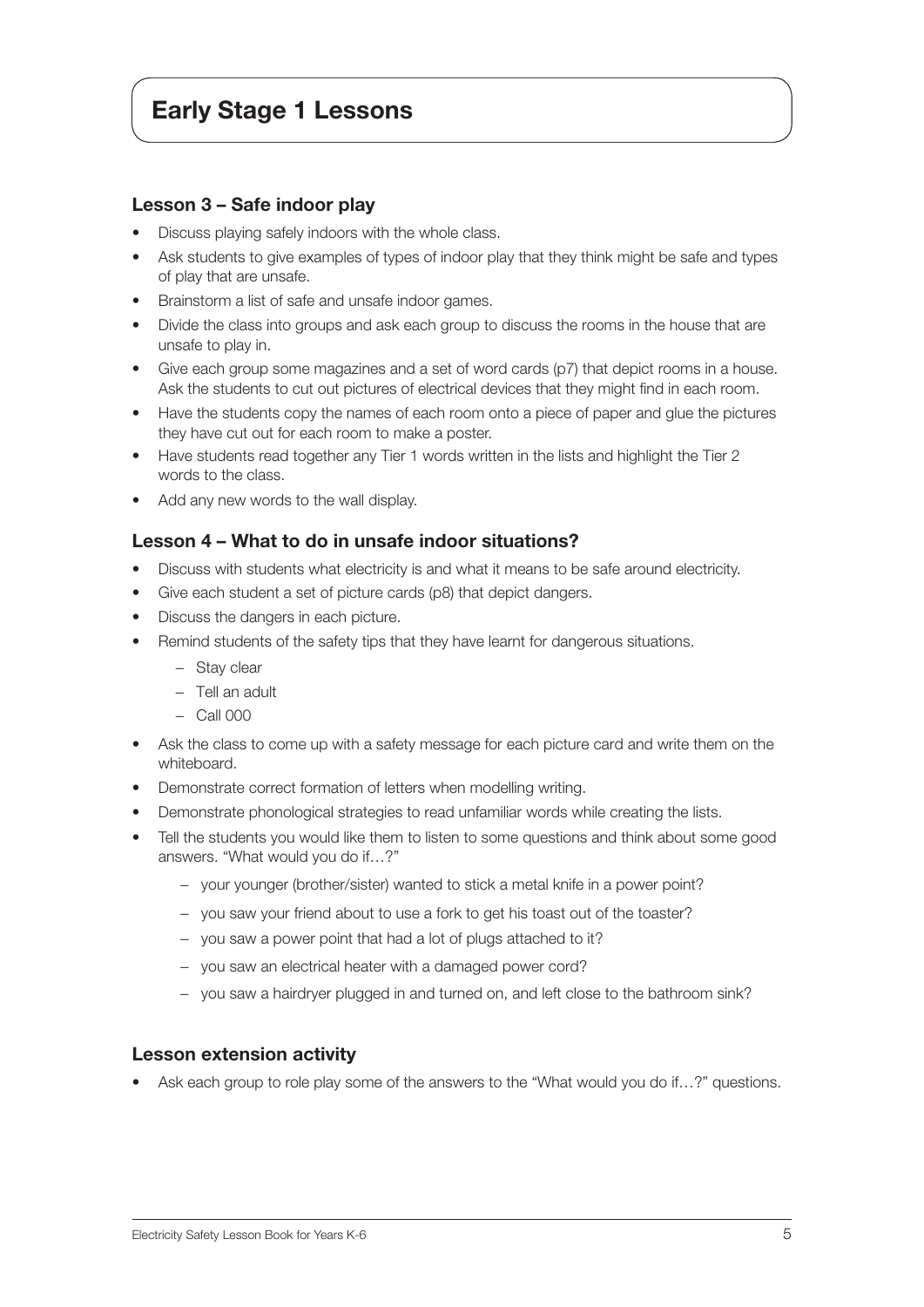# Early Stage 1 Picture Cards - Lesson 2

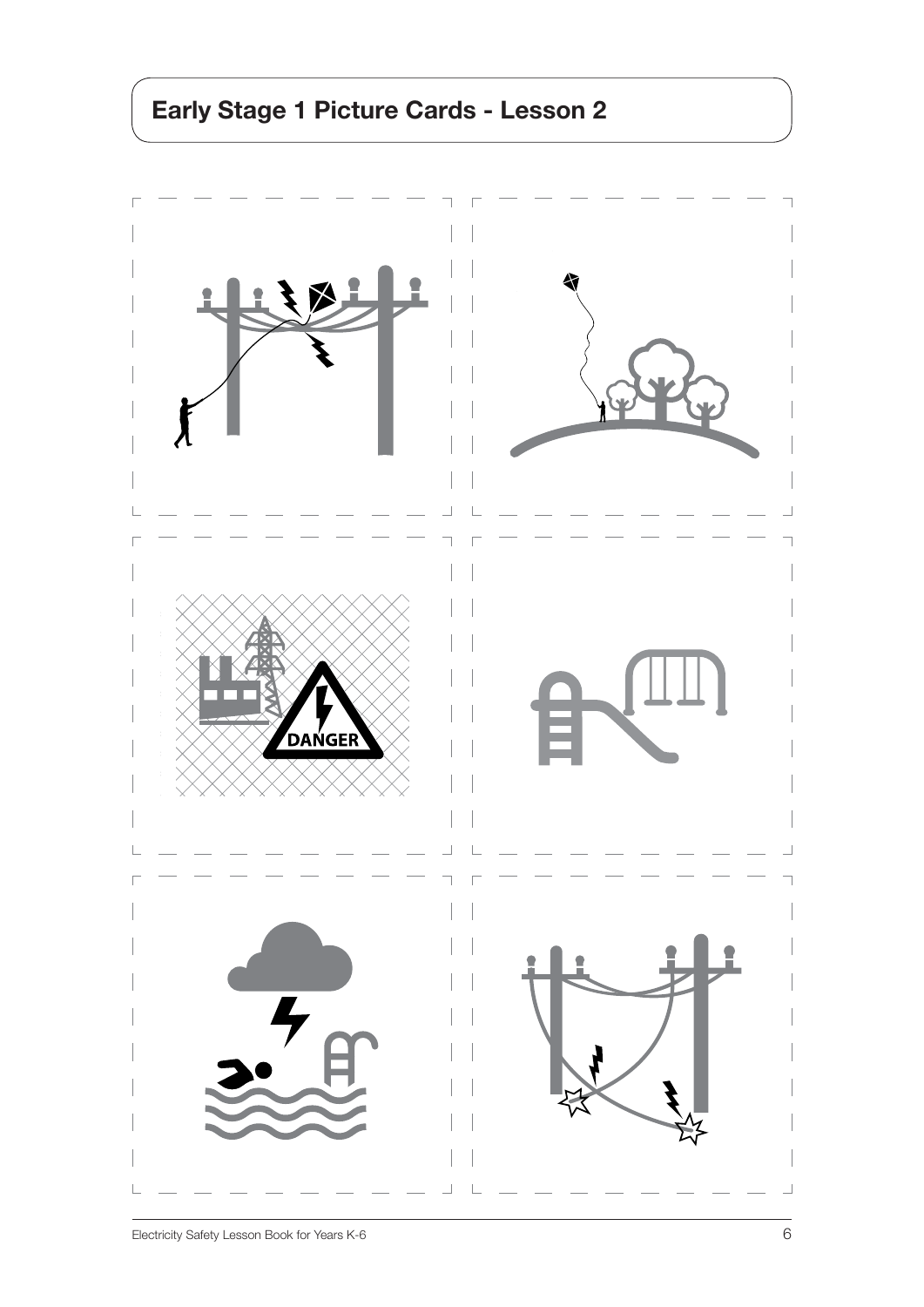# Early Stage 1 Word Cards - Lesson 3

| Kitchen     | <b>Bathroom</b> |
|-------------|-----------------|
| Living room | <b>Bedroom</b>  |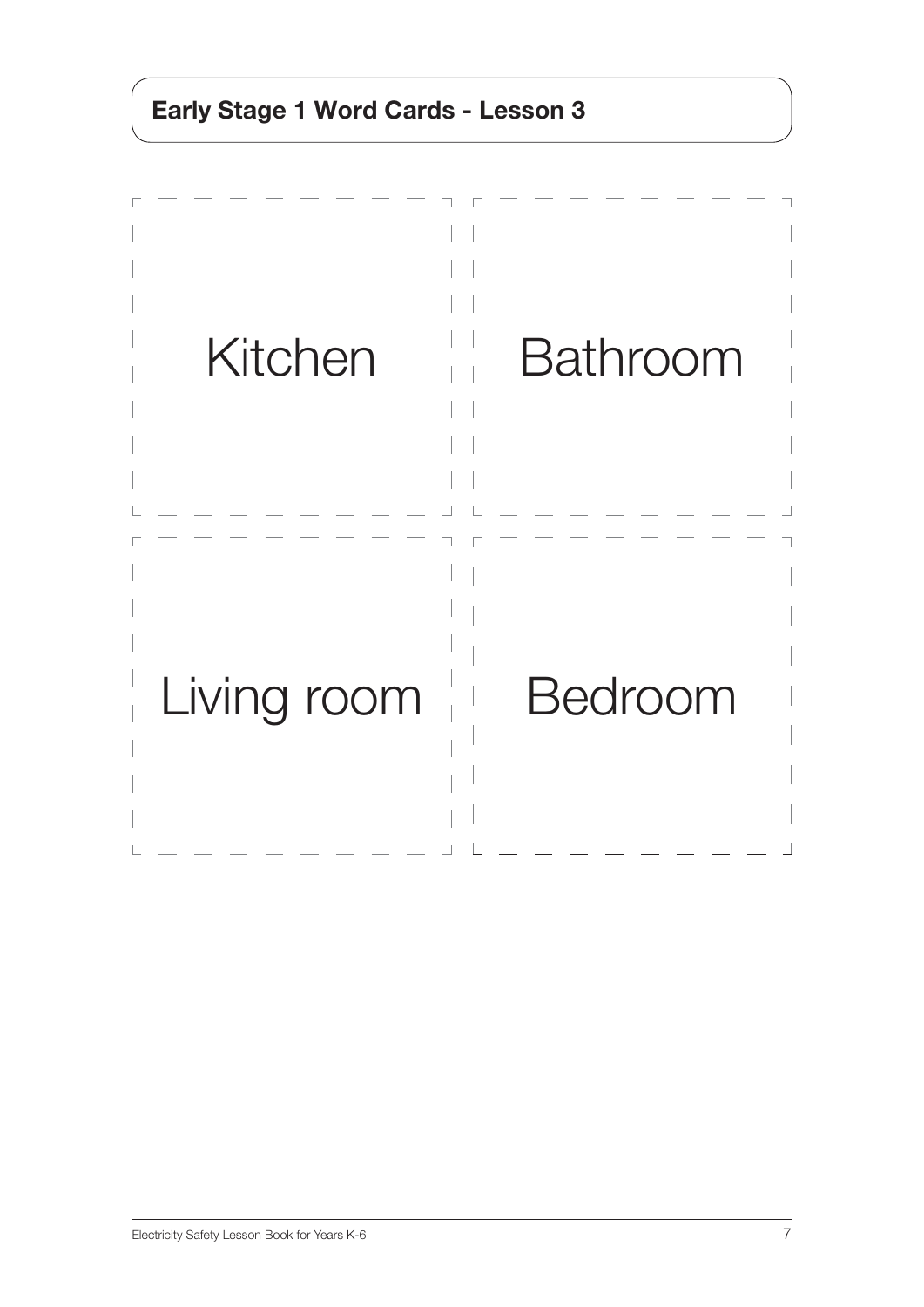# Early Stage 1 Picture Cards - Lesson 4

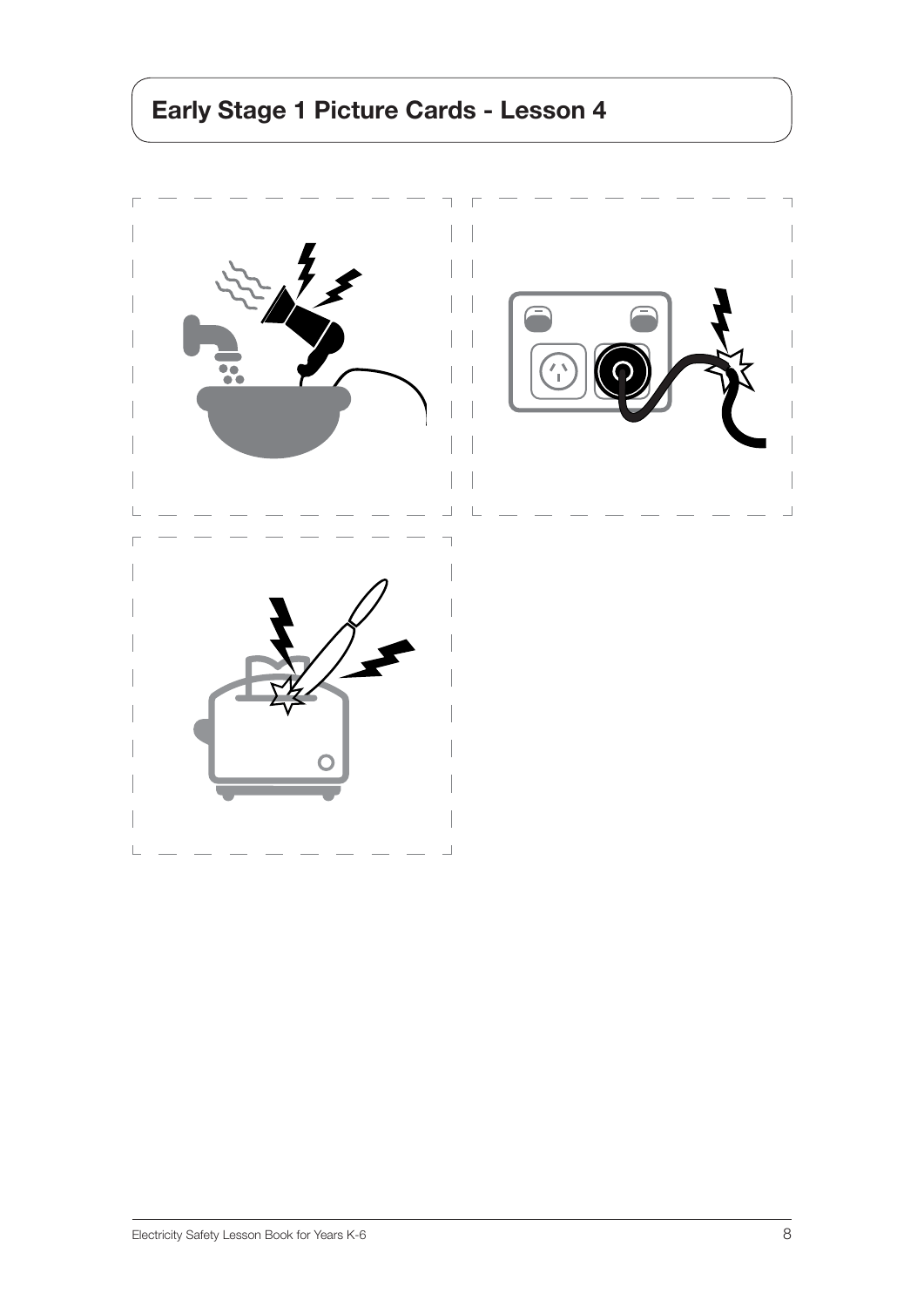# Stage 1 Content and Outcomes

| <b>PDHPE</b> Content:                                                                                                                                                                                                                      | <b>Outcomes:</b>                                                                                                                                                      |
|--------------------------------------------------------------------------------------------------------------------------------------------------------------------------------------------------------------------------------------------|-----------------------------------------------------------------------------------------------------------------------------------------------------------------------|
| Students demonstrate an understanding<br>of strategies that promote a sense of<br>personal identity and build resilience<br>and respectful relationships                                                                                   | PD1-2 recognises and describes strategies people can<br>use to feel comfortable, resilient and safe in situations                                                     |
| Students understand the significance of<br>contextual factors that influence health,<br>safety, wellbeing and participation in<br>physical activity                                                                                        | <b>PD1-6</b> understands contextual factors that influence<br>$\bullet$<br>themselves and others' health, safety, wellbeing and<br>participation in physical activity |
| Students enact and strengthen health,<br>safety, wellbeing and participation in<br>physical activity                                                                                                                                       | PD1-7 explores actions that help make home and<br>school healthy, safe and physically active spaces                                                                   |
| Students develop and use self-<br>management skills that enable them<br>to take personal responsibility for their<br>actions and emotions and take positive<br>action to protect and enhance the health,<br>safety and wellbeing of others | PD1-9 demonstrates self-management skills in<br>taking responsibility for their own actions                                                                           |
| <b>SCIENCE AND</b>                                                                                                                                                                                                                         | <b>Outcomes:</b>                                                                                                                                                      |
| <b>TECHNOLOGY Content:</b><br>Students develop and apply skills in:                                                                                                                                                                        | <b>ST1-1WS-S</b> observes, questions and collects data<br>to communicate and compare ideas                                                                            |
| scientific inquiry through the process<br>of working scientifically                                                                                                                                                                        | <b>ST1-2DP-T</b> uses materials, tools and equipment<br>to develop solutions for a need or opportunity                                                                |
| design and production processes in<br>$\bullet$<br>the development of solutions                                                                                                                                                            | ST1-3DP-T describes, follows and represents<br>algorithms to solve problems                                                                                           |
| design and production of digital solutions                                                                                                                                                                                                 |                                                                                                                                                                       |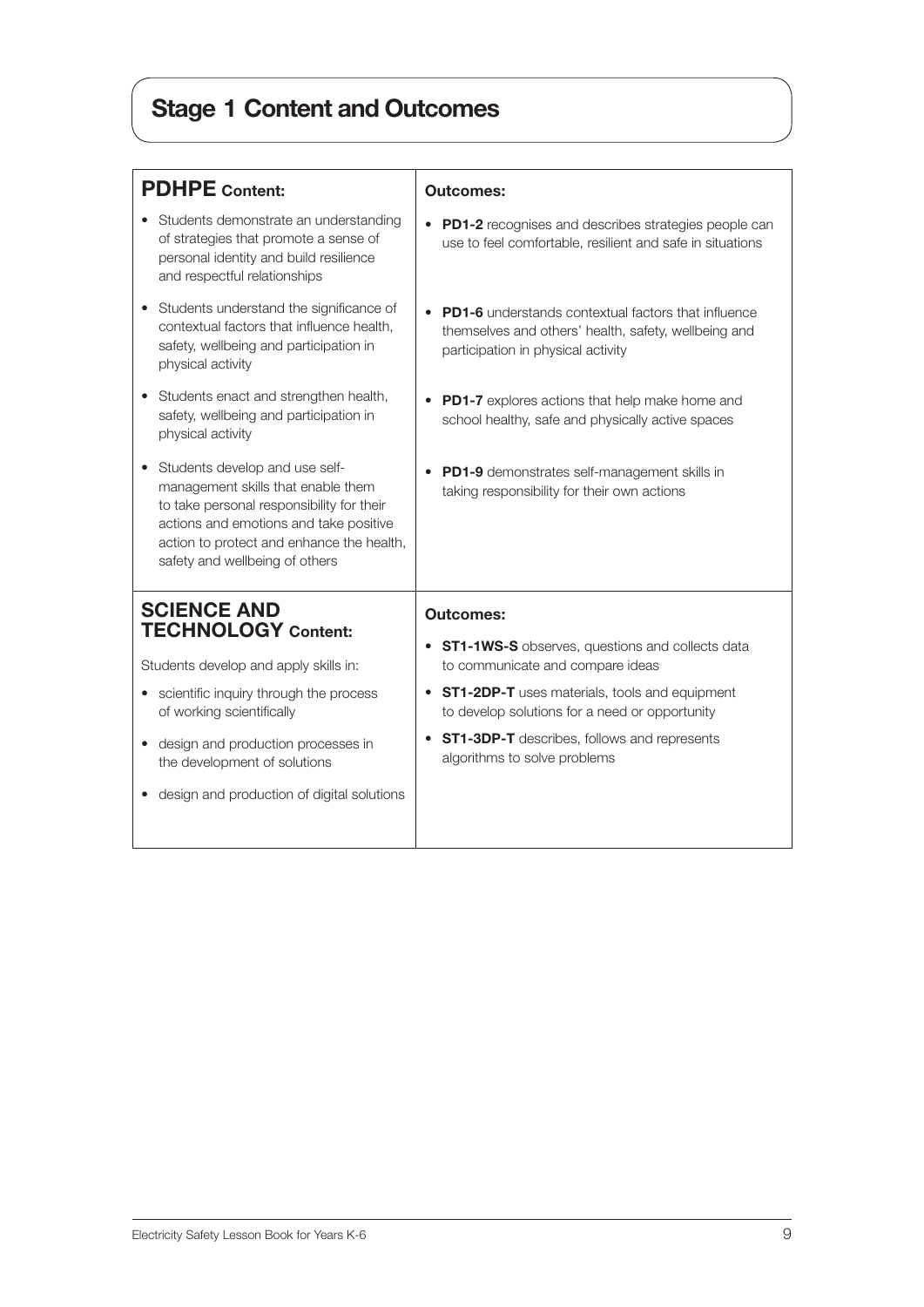# Stage 1 Content and Outcomes

| <b>MATHEMATICS Content:</b>                   | <b>Outcomes:</b>                                                                                                                                                                                                                    |
|-----------------------------------------------|-------------------------------------------------------------------------------------------------------------------------------------------------------------------------------------------------------------------------------------|
| Statistics and probability                    | MA1-DATA-01 gathers and organises data, displays<br>$\bullet$<br>data in lists, tables and picture graphs                                                                                                                           |
|                                               | MA1-DATA-02 reasons about representations of<br>٠<br>data to describe and interpret the results.                                                                                                                                    |
| <b>ENGLISH Content:</b>                       | <b>Outcomes:</b>                                                                                                                                                                                                                    |
| Oral language and Communication               | <b>EN1-OLC-01</b> communicates effectively by using<br>interpersonal conventions and language to extend<br>and elaborate ideas for social and learning<br>interactions                                                              |
| Vocabulary                                    | <b>EN1-VOCAB-01</b> understands and effectively uses<br>Tier 1, taught Tier 2 and Tier 3 vocabulary to extend<br>and elaborate ideas                                                                                                |
| Phonic knowledge                              | EN1-PHOKW-01 uses initial and extended phonics,<br>including vowel digraphs, trigraphs to decode and<br>encode words when reading and creating texts                                                                                |
| Reading fluency                               | • EN1-REFLU-01 sustains reading unseen texts with<br>automaticity and prosody and self-corrects errors                                                                                                                              |
| Reading comprehension                         | <b>EN1-RECOM-01</b> comprehends independently read<br>texts that require sustained reading by activating<br>background and word knowledge, connecting and<br>understanding sentences and whole text, and<br>monitoring for meaning. |
| Creating written texts                        | <b>EN1-CWT-01</b> plans, creates and revises texts<br>written for different purposes, including paragraphs,<br>using knowledge of vocabulary, text features and<br>sentence structure                                               |
| Spelling                                      | EN1-SPELL-01 applies phonological, orthographic<br>and morphological generalisations and strategies<br>when spelling words in a range of writing contexts                                                                           |
| Handwriting                                   | <b>EN1-HANDW-01</b> uses a legible, fluent and<br>automatic handwriting style, and digital technology,<br>including word-processing applications, when<br>creating texts                                                            |
| Understanding and<br>responding to literature | <b>EN1-UARL-01</b> understands and responds to<br>literature by creating texts using similar structures,<br>intentional language choices and features<br>appropriate to audience and purpose                                        |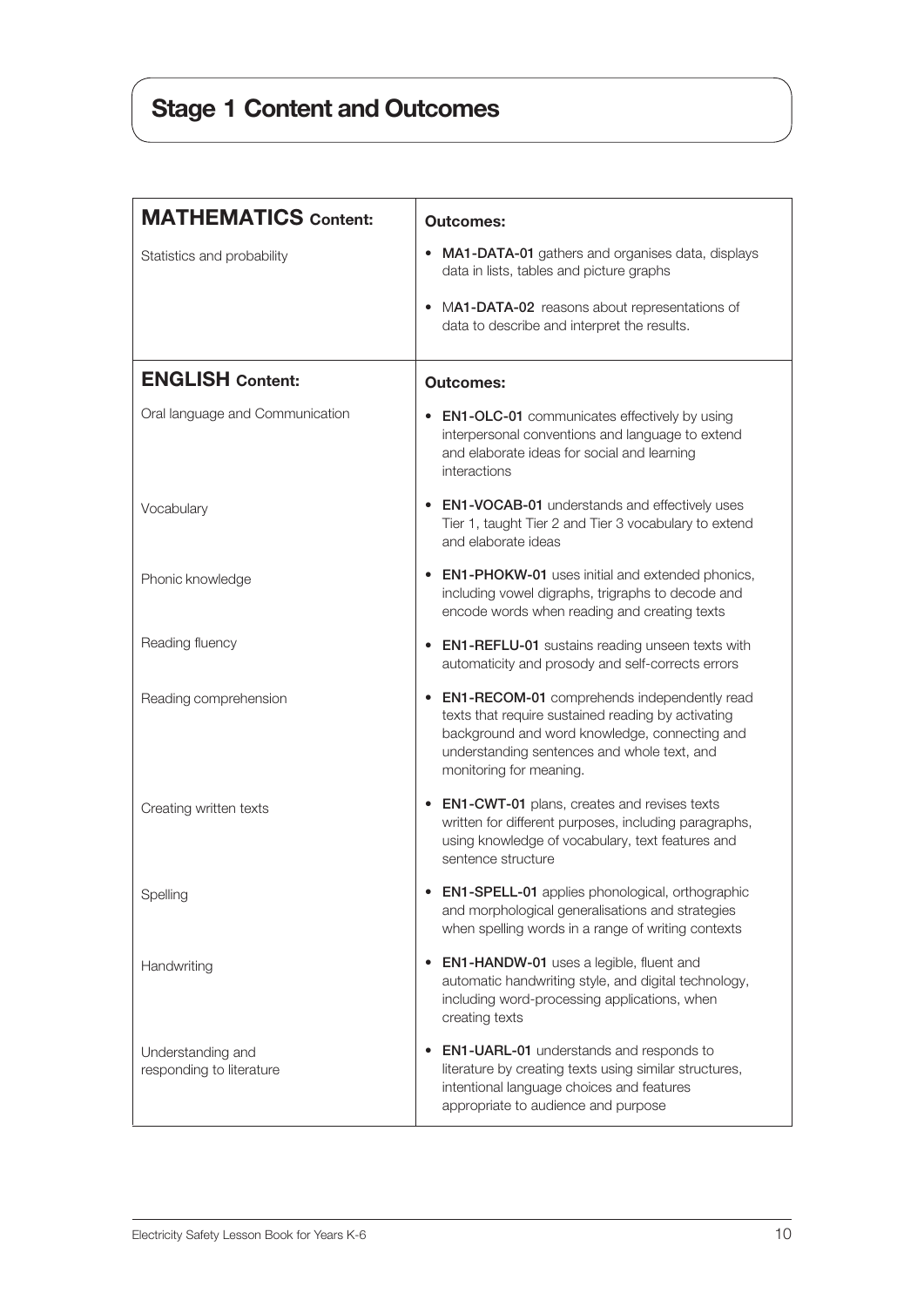## Stage 1 Teacher Background Notes

### Dangerous situations

Always be on the lookout for dangers in and around your home. This could be anything from a faulty electrical lead to a 'stacked' power point – one with too many plugs in it. These situations could be life threatening and an electrician should be called in to fix them.

#### Remember:

- Faulty appliances and damaged electrical leads should be disconnected at the power point and fixed or replaced by an electrician.
- Never stack power points. Use a power board or have an extra power point installed. Stacked power points can cause fires.
- Before you or your family do any major digging in the yard you should get Mum or Dad to ring Dial Before you Dig on 1100 to make sure there are no underground cables near your property. If you hit one, you could be electrocuted, as well as possibly interrupting the power to your suburb.

### Safety around metal

We all encounter metal objects on a daily basis – turning on a tap, playing with our computers and toys and even using the fridge. Because metal conducts electricity, you must be very careful when you use metal items.

#### Remember:

- Never put a metal object, like a knife into a toaster. It is very dangerous!
- Never put anything in a power point that's not meant for it. Electricity will travel right up the metal object into your body.
- Be careful when climbing a ladder at home. The powerlines connected to your house are usually protected, but they can be damaged by rubbing against the gutter or a tree, or through exposure to the sun. If a person is on a metal ladder and touches the exposed line, the electricity will travel through their body to the earth. Switch on to safety.

#### Electrical emergencies

We all hope that we are never in an emergency involving electricity, but if we are, it's important to know what to do.

#### If you come across an emergency involving electricity:

- Ensure your own safety
- Turn the power off at the power point and remove the plug (if you are able to do so)
- Get an adult
- Ring 000

### Key safety messages

It is important to ensure that all students are aware of the four safety messages at the completion of the activities.

- Be careful when you play around poles and wires
- If you see a dangerous situation, tell an adult
- Know what to do in an electrical emergency
- Be safe

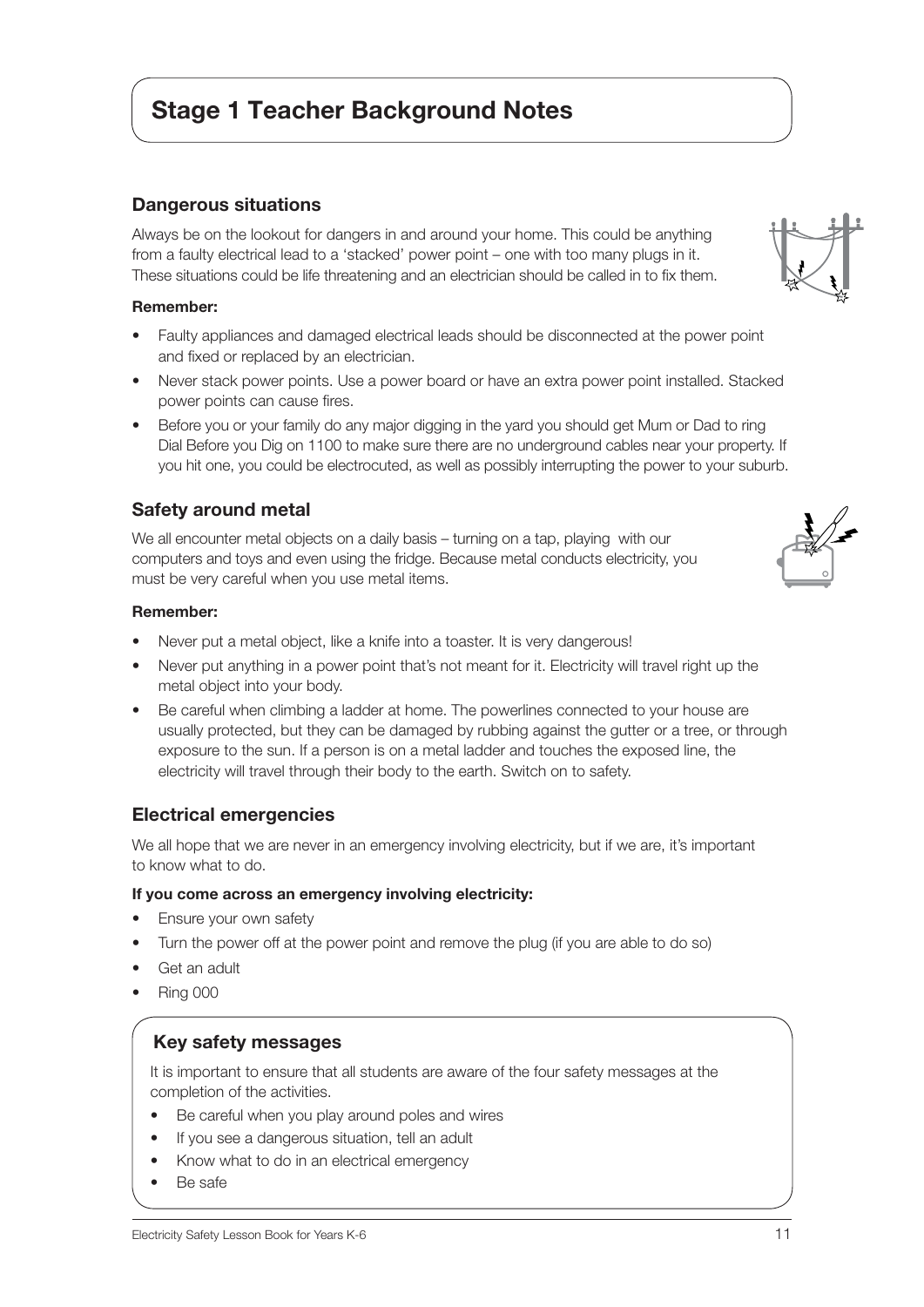### Lesson 1 – Safety around electrical cables

- Assemble the class and tell them they are going to learn about electricity and why we must be very careful and very sensible around electrical appliances.
- Show the class some samples of electrical wires, cables and cords.
- Ask the students to discuss where they may have seen each sample and what it might be used for.
- Ask the students if they can identify a safe wire, cable or cord and an unsafe one.
- Discuss the fact that electricity is invisible and wires should never be touched (if in doubt ask an adult).
- Discuss the safety messages associated with each situation.
	- − Be careful when you play around poles and wires
	- − If you see a dangerous situation, tell an adult
	- − Know what to do in an electrical emergency
	- − Be safe
- Provide each group with butcher's paper and markers.
- Ask them to make a pictograph list of when wires and cords might be dangerous (or a word list if students are capable).
- Have each group report back to the class about their data displays.
- Create a wall display of any topical and Tier 2 words and messages.

### Lesson 2 – Safety messages for electrical cables

- Tell the class that they are going to use the lists they created in the previous lesson to create a group artwork that incorporates safety messages and safety symbols (a combination of painting and collage from magazine pictures would work well for this activity).
- Divide the class into groups and ask them to discuss the reasons they chose the representations in their data (the hazards they identified) and ask them to choose one that they would like to illustrate.
- Divide the class into groups and ask them to discuss the hazards they identified in their list and to choose one that they would like to illustrate.
- Ask each group to make a poster for one hazard they have chosen. The poster must include a safety message for avoiding the hazard.
- Assign roles for each group member and make sure they understand their individual roles, e.g. designer, scribe, reporter, etc.
- Ask each group to have their reporters share their posters with the class and discuss why they chose this hazard to illustrate and what their safety message is.
- Ask the class whether they agree with the safety message and what they would do in this situation.
- Encourage the students to ask critical questions about each piece of art like:
	- − "How did you make the decisions about what your art would look like?"
	- − "Why did you choose those pictures?
	- − "Why did you choose those colours?"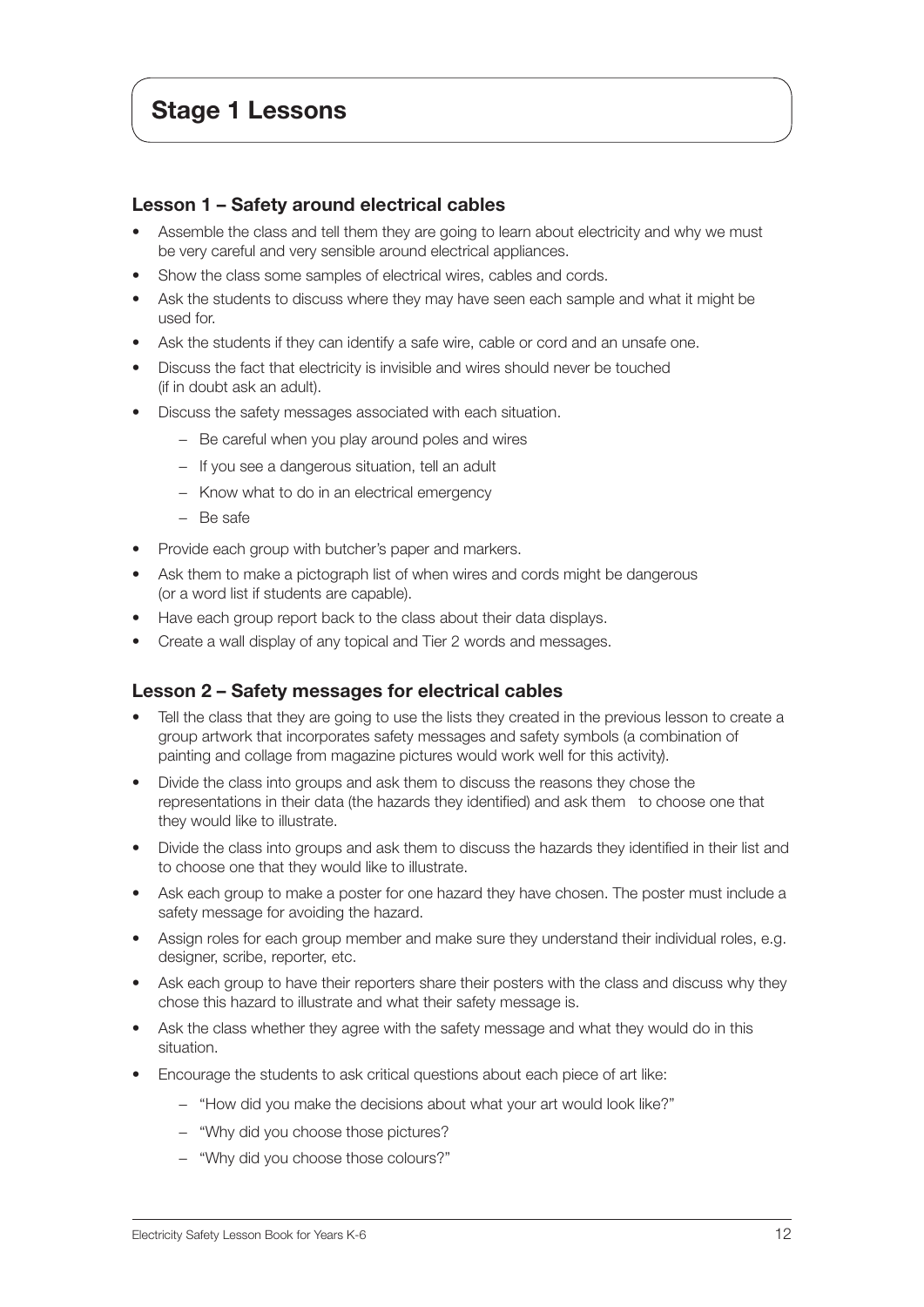## Stage 1 Lessons

- − "Do you think your art gives a safety message?"
- − "Do you think you could have made your message stronger?" Etc.
- Display the art on the display wall.
- Add the posters and any new words and messages to the display wall.

### STEM design challenge

Design and make a 3D model that shows where your group safety poster should be displayed, e.g. a computer work station where wires and cords are visible. Use your model to teach the class about the dangerous situation.

### Lesson 3 – Electrical cable safety survey

- Make colour photocopies of the posters from the previous lesson.
- Discuss the safety messages outlined in the posters.
- Explain that you are going to gather data about student knowledge of electricity safety via a survey.
- Brainstorm with the class a list of questions that could be used to make up the survey for other classes. Provide each group with a copy of the survey and a clipboard.
- Send one group to each class and ask them to conduct the survey.
- When the students have returned to class, have each group gather and organise their data, collate their responses to the surveys and chart their results using tables or picture graphs.
- Ask each group to interpret their responses and compare their charts and to discuss the misconceptions or situations where students need to learn more.
- Discuss which of the photocopied posters should be given to each class based on the answers to the survey, e.g. if most students in a class do not think it is a problem to use a frayed electrical cord, a poster with a warning about this could be given to them to display.
- Deliver the posters to the classrooms and ask the teacher to display them.

#### Lesson extension activities

- Take photos of the posters to put in the school newsletter.
- Have students write a safety message to go with the photo.
- Posters could also be displayed in the office, canteen and staffroom.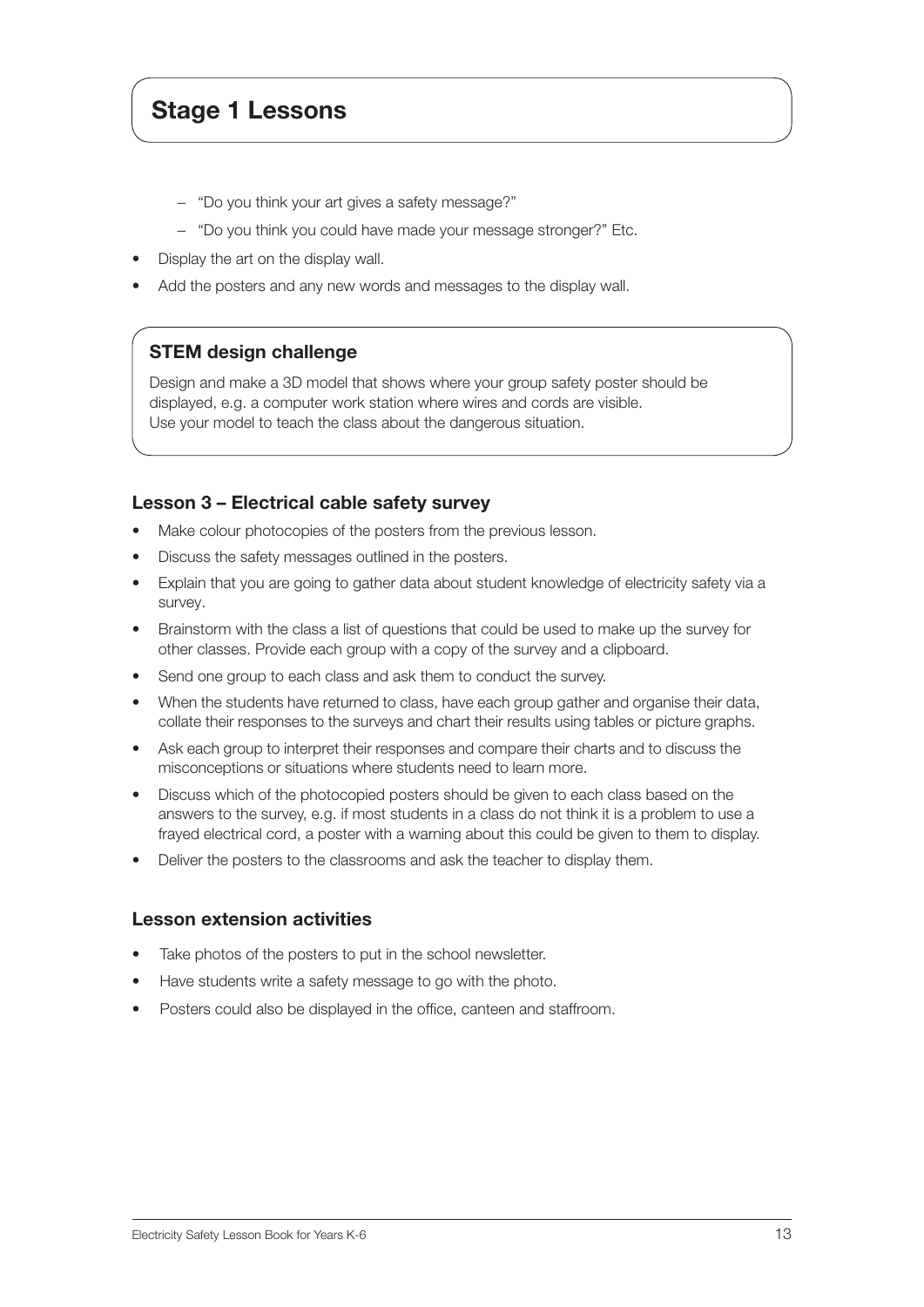## Stage 1 Lessons

#### Lesson 4 – Warning signs

• Review the safety messages:



- − Be careful when you play around poles and wires
- − If you see a dangerous situation, tell an adult
- − Know what to do in an electrical emergency
- − Be safe
- Lead a discussion about warning signs and safety messages that are all around us.
- Discuss traffic rules such as stop signs and green arrows.
- Discuss what might happen if drivers did not follow traffic signs and signals.
- Continue by asking students if they should follow warning signs when choosing safe places to play?
- Show examples of safety signs and signals and discuss what each one means and where it might be displayed.
- Once students are familiar with the signs, take them outside and explain that they are going to play a game that is like musical statues:
	- − Instead of dancing, students will role play safe outside play.
	- − The teacher will hold up a safety sign to warn them it's not safe to play.
	- − When a sign is held up, the students stop moving and become a statue.
	- − If a student is still moving, they are asked to sit down and help be a safety judge.
	- − The last student standing is the "Safety Captain".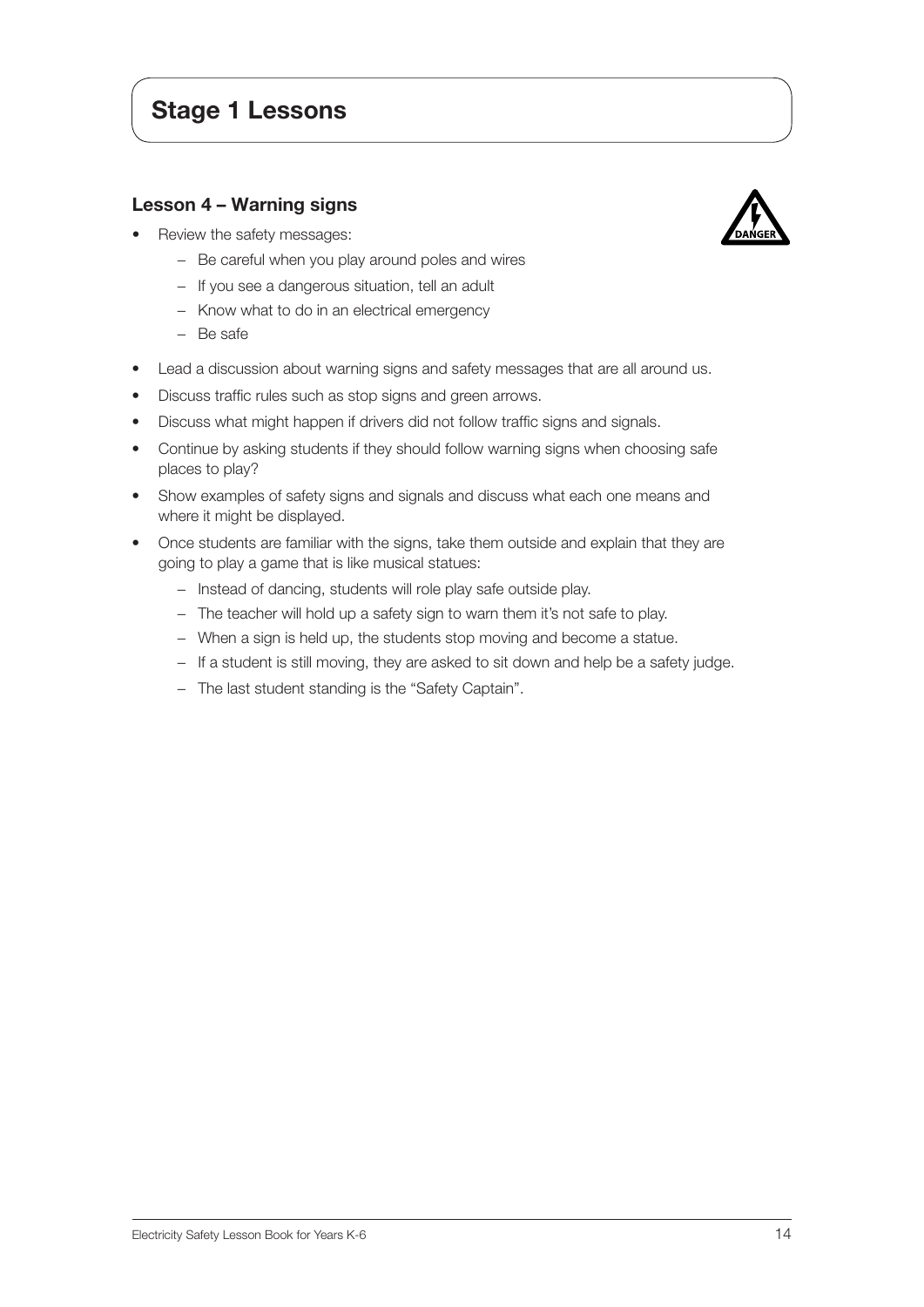# Stage 2 Content and Outcomes

| <b>PDHPE</b> Content:                                                                                                                                                                                                                      | <b>Outcomes:</b>                                                                                                                                                                                                                                                                                                                                                                                                                                                                                                                                                                                                                                                                                                                                                                                                                                                                                                                                                                                                                                                                                                                                                                                                                                                                                                                                                                                                                                                                                                                                         |
|--------------------------------------------------------------------------------------------------------------------------------------------------------------------------------------------------------------------------------------------|----------------------------------------------------------------------------------------------------------------------------------------------------------------------------------------------------------------------------------------------------------------------------------------------------------------------------------------------------------------------------------------------------------------------------------------------------------------------------------------------------------------------------------------------------------------------------------------------------------------------------------------------------------------------------------------------------------------------------------------------------------------------------------------------------------------------------------------------------------------------------------------------------------------------------------------------------------------------------------------------------------------------------------------------------------------------------------------------------------------------------------------------------------------------------------------------------------------------------------------------------------------------------------------------------------------------------------------------------------------------------------------------------------------------------------------------------------------------------------------------------------------------------------------------------------|
| Students demonstrate an understanding<br>of strategies that promote a sense of<br>personal identity and build resilience<br>and respectful relationships                                                                                   | PD2-2 explains and uses strategies to develop resilience<br>and to make them feel comfortable and safe                                                                                                                                                                                                                                                                                                                                                                                                                                                                                                                                                                                                                                                                                                                                                                                                                                                                                                                                                                                                                                                                                                                                                                                                                                                                                                                                                                                                                                                   |
| Students understand the significance of<br>contextual factors that influence health,<br>safety, wellbeing and participation in<br>physical activity                                                                                        | <b>PD2-6</b> describes how contextual factors are interrelated<br>and how they influence health, safety, wellbeing and<br>participation in physical activity                                                                                                                                                                                                                                                                                                                                                                                                                                                                                                                                                                                                                                                                                                                                                                                                                                                                                                                                                                                                                                                                                                                                                                                                                                                                                                                                                                                             |
| Students enact and strengthen health,<br>safety, wellbeing and participation in<br>physical activity                                                                                                                                       | PD2-7 describes strategies to make home and<br>school healthy, safe and physically active spaces                                                                                                                                                                                                                                                                                                                                                                                                                                                                                                                                                                                                                                                                                                                                                                                                                                                                                                                                                                                                                                                                                                                                                                                                                                                                                                                                                                                                                                                         |
| Students develop and use self-<br>management skills that enable them<br>to take personal responsibility for their<br>actions and emotions and take positive<br>action to protect and enhance the health,<br>safety and wellbeing of others | PD2-9 demonstrates self-management skills to<br>respond to their own and others' actions                                                                                                                                                                                                                                                                                                                                                                                                                                                                                                                                                                                                                                                                                                                                                                                                                                                                                                                                                                                                                                                                                                                                                                                                                                                                                                                                                                                                                                                                 |
| <b>ENGLISH Content:</b>                                                                                                                                                                                                                    | <b>Outcomes:</b>                                                                                                                                                                                                                                                                                                                                                                                                                                                                                                                                                                                                                                                                                                                                                                                                                                                                                                                                                                                                                                                                                                                                                                                                                                                                                                                                                                                                                                                                                                                                         |
| Through responding to and composing<br>a wide range of texts and through<br>the close study of texts, students will<br>develop knowledge, understanding and<br>skills in order to                                                          | <b>EN2-1A</b> communicate in a range of informal and<br>formal contexts by adopting a range of roles in group,<br>classroom, school and community contexts<br><b>EN2-2A</b> plan, compose and review a range of texts<br>$\bullet$<br>that are more demanding in terms of topic, audience<br>and language<br><b>EN2-3A</b> use effective handwriting and publish texts<br>using digital technologies<br><b>EN2-4A</b> use an increasing range of skills, strategies<br>and knowledge to fluently read, view and comprehend<br>a range of texts on increasingly challenging topics in<br>different media and technologies<br><b>EN2-5A</b> use a range of strategies, including knowledge<br>$\bullet$<br>of letter-sound correspondences and common letter<br>patterns, to spell familiar and some unfamiliar words<br><b>EN2-6B</b> identify the effect of purpose and audience<br>on spoken texts, distinguish between different forms of<br>English and identify organisational patterns and features<br><b>EN2-7B</b> identify and use language forms and features<br>٠<br>in their own writing appropriate to a range of purposes,<br>audiences and contexts<br><b>EN2-8B</b> identify and compare different kinds of texts<br>$\bullet$<br>when reading and viewing and show an understanding<br>of purpose, audience and subject matter<br><b>EN2-9B</b> use effective and accurate sentence structure,<br>grammatical features, punctuation conventions and<br>vocabulary relevant to the type of text when responding<br>to and composing texts |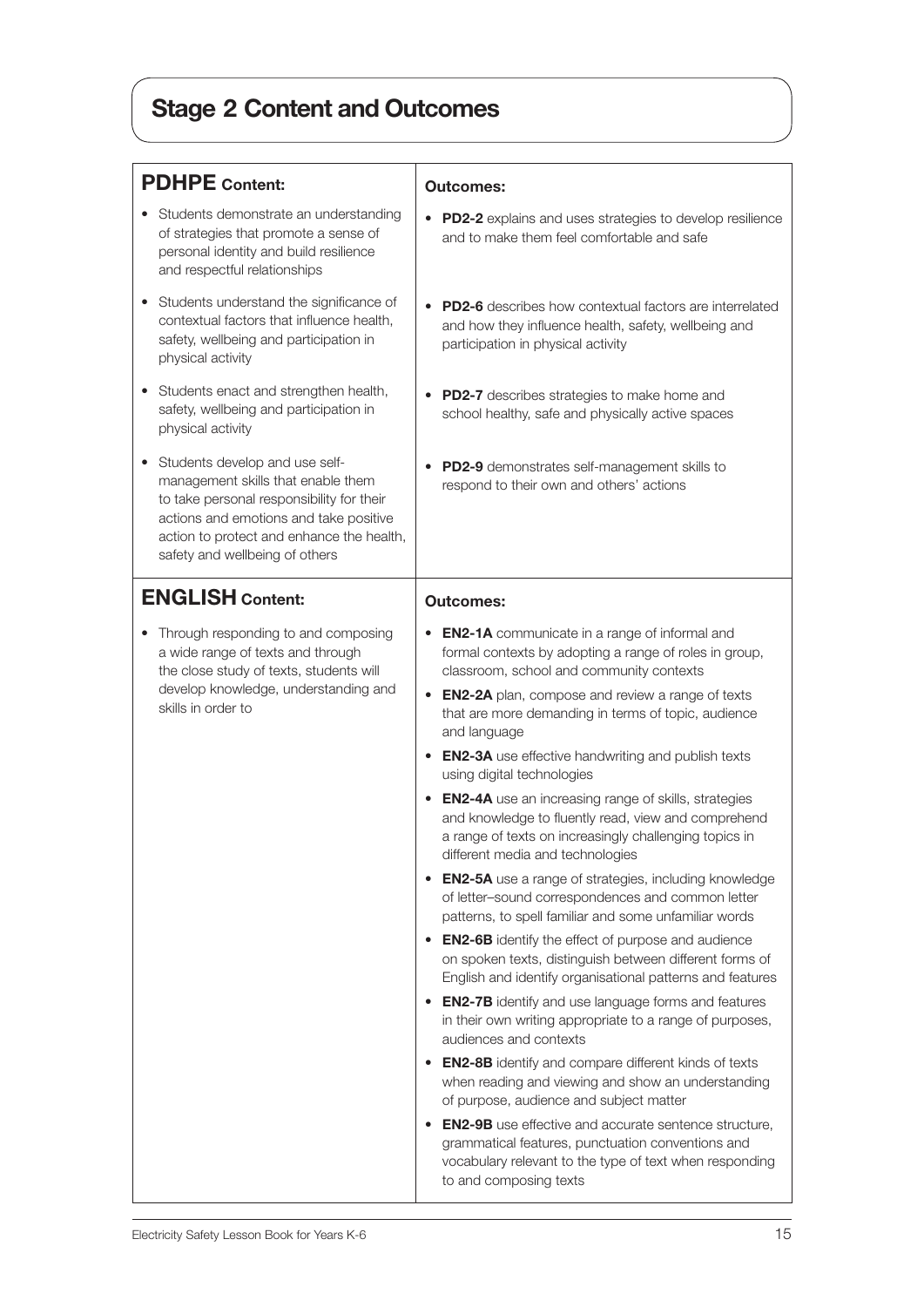# Stage 2 Content and Outcomes

| <b>MA2-18SP</b> selects appropriate methods to collect<br>data, and constructs, compares, interprets and<br>evaluates data displays, including tables, picture<br>graphs and column graphs            |
|-------------------------------------------------------------------------------------------------------------------------------------------------------------------------------------------------------|
|                                                                                                                                                                                                       |
| <b>ST1-2DP-T</b> uses materials, tools and equipment<br>to develop solutions for a need or opportunity<br><b>ST2-3DP-T</b> defines problems, describes and follows<br>algorithms to develop solutions |
|                                                                                                                                                                                                       |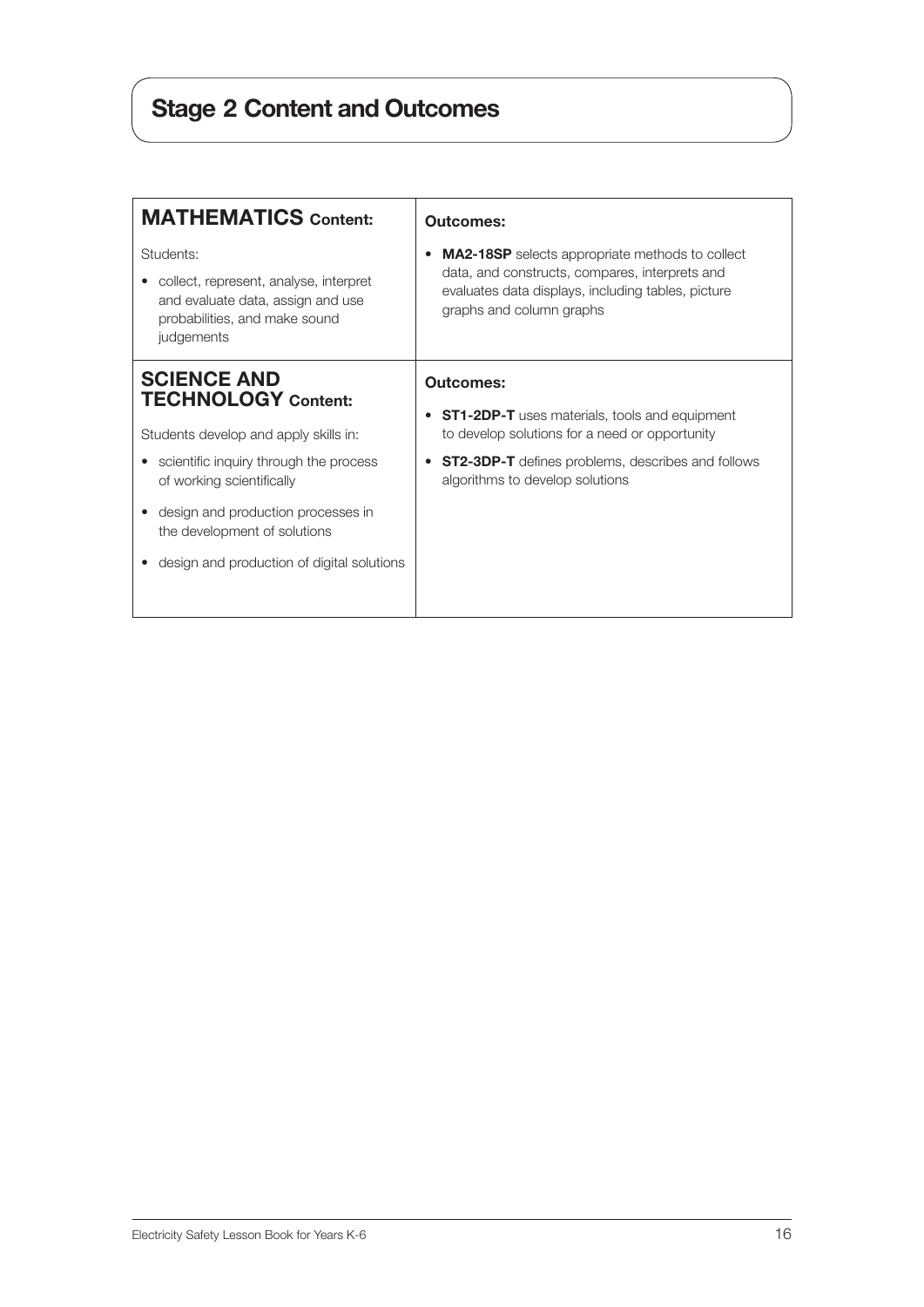## Stage 2 Teacher Background Notes

#### Dangerous situations

Always be on the lookout for dangers in and around your home. This could be anything from a faulty electrical lead to a 'stacked' power point – one with too many plugs in it. These situations could be life threatening and an electrician should be called in to fix them.

#### Remember:

- Faulty appliances and damaged electrical leads should be disconnected at the power point and fixed or replaced by an electrician.
- Never stack power points. Use a power board or have an extra power point installed. Stacked power points cause fires.
- Before you or your family do any major digging in the yard you should get Mum or Dad to ring Dial Before you Dig on 1100 to make sure there are no underground cables near your property. If you hit one, you could be electrocuted, as well as possibly interrupting the power to your suburb.

#### Electricity substations

You will find electricity substations and power equipment all over the place. They are behind fences, in buildings, or on the side of the footpath, and most have danger signs. Substations transform the voltage generated at power stations so it can be distributed to homes, schools and businesses. Sometimes they are near parks and play areas. Substations are safe, but you must follow the rules.

#### Remember:

- Sometimes it's tempting to ignore signs and fences around substations. Remember the warnings are there for everyone's protection, so make sure you follow them!
- Substations contain special equipment with invisible hazards. You don't even have to touch anything to get hurt. Just being too close to some substation equipment can be dangerous and may even kill you!

#### Electrical emergencies

We all hope that we are never in an emergency involving electricity, but if we are, it's important to know what to do.

#### If you come across an emergency involving electricity:

- Ensure your own safety
- Turn the power off at the power point and remove the plug (if you are able to do so)
- Get an adult
- Ring 000

#### Key safety messages

It is important to ensure that all students are aware of the four safety messages at the completion of the activities.

- Be careful when you play around poles and wires
- If you see a dangerous situation, tell an adult
- Know what to do in an electrical emergency
- Be safe



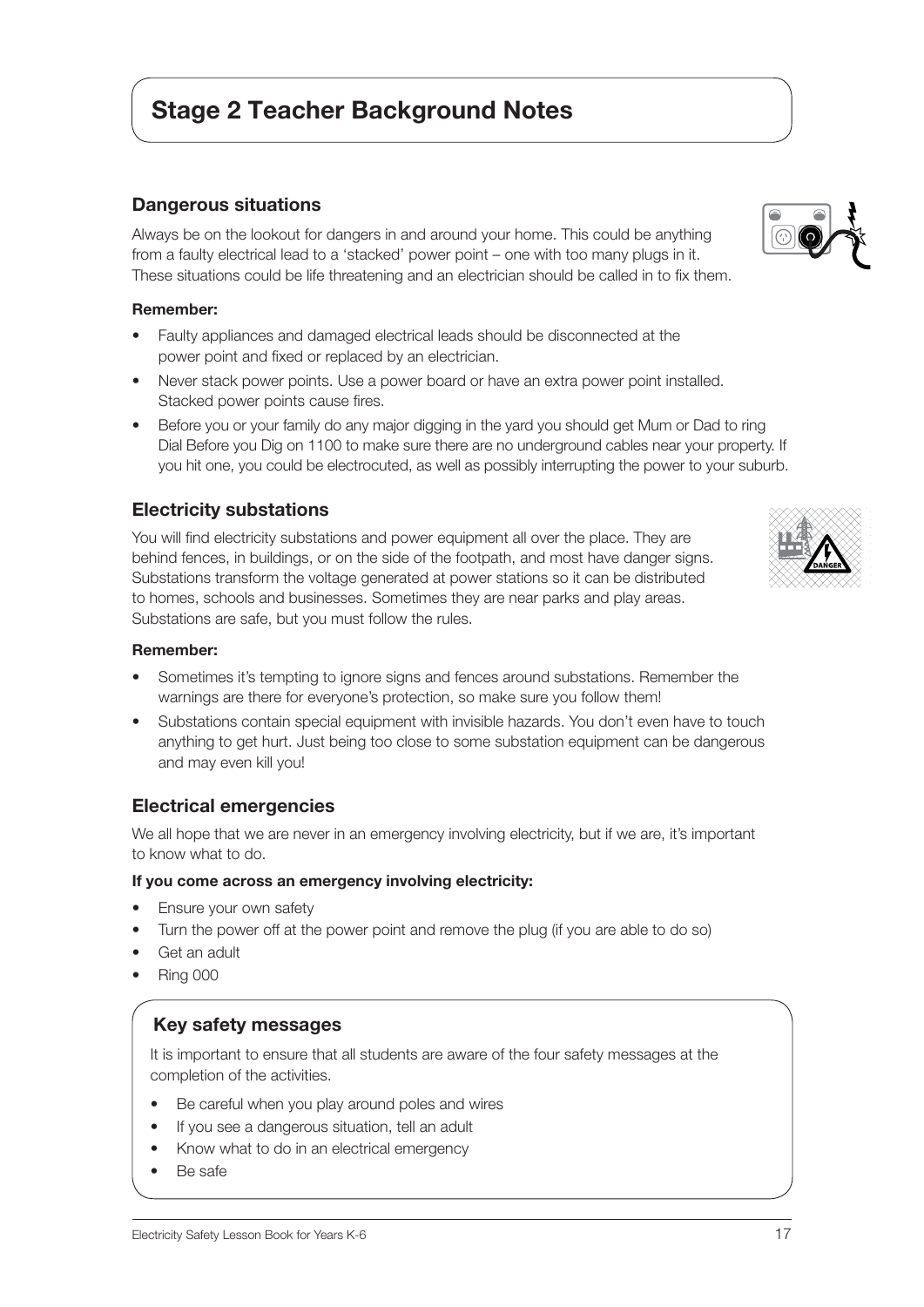### Lesson 1 – Electrical safety

- Assemble the class and lead a discussion on electrical safety.
- Ask the class to identify all of the electrical safety hazards that they can think of.
- Discuss what might happen when people are not aware of the potential hazards around electricity.
- Ask the students to explain the need for rules for safe behavior around electricity.
- Divide the class into groups and ask them to research possible hazards around electricity and what people should be aware of to stay safe around electricity.
- Remind students of the safety messages:
	- − Be careful when you play around poles and wires
	- − If you see a dangerous situation, tell an adult
	- − Know what to do in an electrical emergency
	- − Be safe
- Have each group take notes on electricity hazards and safety tips.
- Based on their notes, encourage each group to create a list of questions to survey others on their knowledge of electrical safety.
- Ask each group to design a survey from the questions they have compiled (this could be done on paper or using an online survey program).
- Give each group the opportunity to survey teachers and students from other classes using the surveys they've created.
- Have students tally up all of the results from their surveys.
- Ask the students to create a table for the responses and add all of the responses to the table.
- Ask the students to compile a picture or column graph of the responses with the use of technology or by drawing up their graph on a poster.
- Have each group present their graphs to the class.
- Make a note of any trends in the data presented and discuss these trends with the class.
- Start a word wall to display any new words or meta-language introduced in the lesson.

### Lesson 2 – Electrical safety messages

- Assemble the class and ask students to recite safety messages and what to do in emergencies.
	- 1. Ensure your own safety
	- 2. Turn the power off at the power point and remove the plug (if you are able to do so)
	- 3. Get an adult
	- 4. Ring 000
- Quiz students on electricity hazards, safety precautions and who to seek help from in an emergency situation.
- Explain to the class that they are going to continue to work in their groups to come up with some solutions to the lack of education around electrical safety that they identified in their surveys.
- Divide the class into their groups and ask them to select the messages that they feel their survey respondents knew the least about.
- Ask each group to design an education campaign to teach their safety message. This could include signs, logos, mantras, jingles, skits, videos, etc.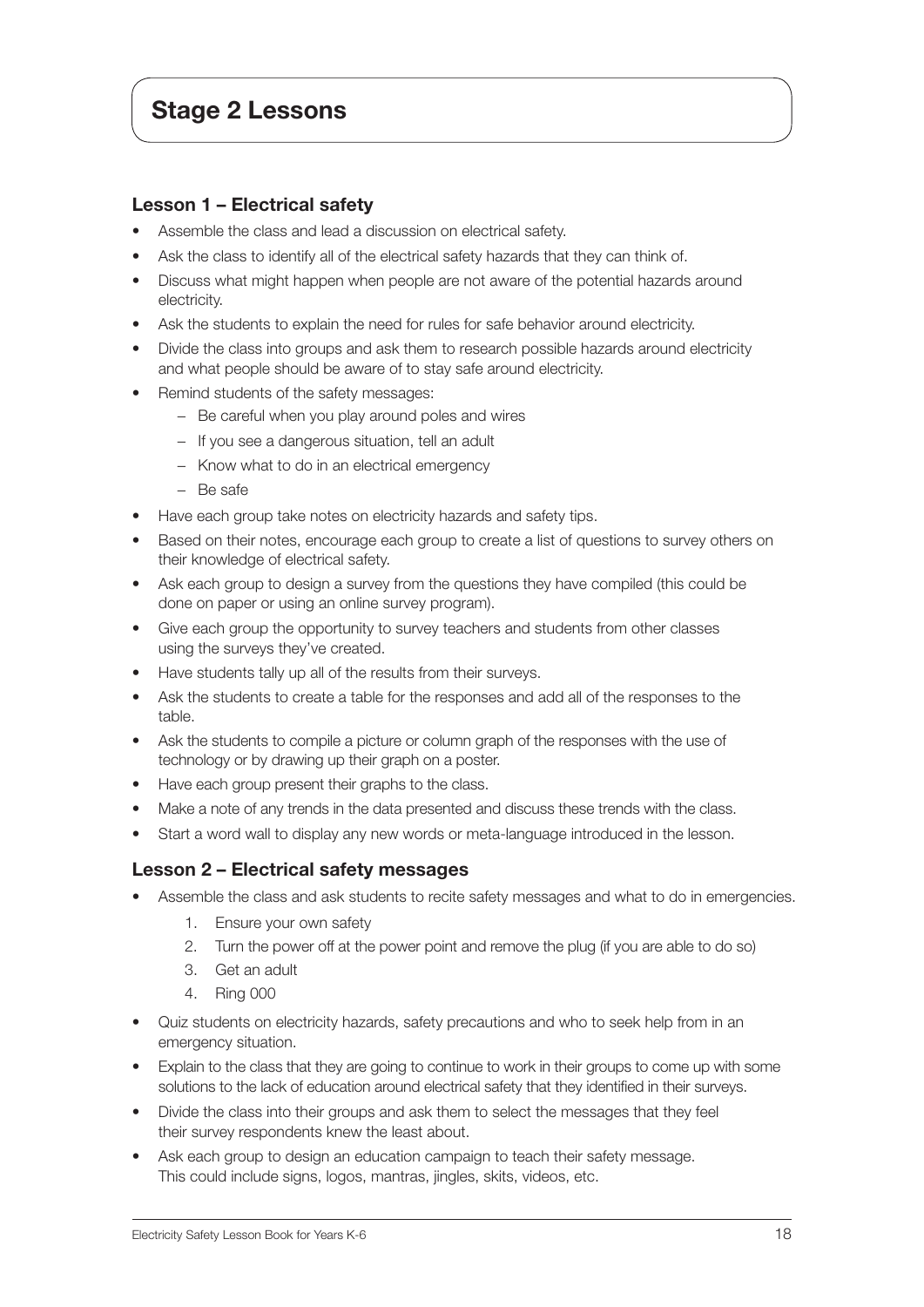## Stage 2 Lessons

- Encourage groups to assign roles for the project.
- Provide time for the planning phase of the education campaign, emphasising the need to ensure a strong key message.
- Encourage the students to make notes and draw up plans for their project including scripts where necessary.
- Allow students to use technology for recording, filming and researching their project.
- Have students add any new words and meta-language to the word wall.

### Lesson 3 – Electrical safety message presentation

- Assemble the class and quiz the students on safety messages and what to do in emergencies.
- Ask each group to give a progress report on their safety message project.
- Ensure that each group has taken into consideration just who their target audience is and how they can distribute their message to educate that audience.
- Ask students to give feedback and offer suggestions to other groups.
- Allow time for each group to complete their project and prepare to present their work to the class.
- Reassemble the class for group presentations.
- After the presentations, discuss with the class how each group should spread their message (visit junior classes, play jingles at assembly, put on skits as an assembly item, place an ad in the school newsletter).
- Encourage each group to take their presentation to their target audience.

## STEM design challenge

Design and make a 3D model for use in your Lesson 3 presentation. Your model should include the electrical safety messages included in your project.

### Lesson 4 – "Electrical Kaboom" game

- Brainstorm what the students know about electrical safety.
- Explain that you are going to play a game called "Electrical Kaboom" so the students will need to remember their safety messages.
- Print a copy of Electricity Safety Quiz questions and answers (pp. 20 & 21).
- Sit the students in a circle and give each child an answer card.
- Read out a question. The child with the coordinating answer card must call out "Kaboom".
- If they do not call out "Kaboom", or if they call "Kaboom" to the wrong question, they must sit in the middle of the circle.
- The remaining child is the Electrical Safety Captain.

### Lesson extension activities

- This activity could be extended by having the groups write their own question cards to test the other teams instead of providing them with the printed cards.
- Provide each group with a set of question and answer cards to play "Concentration" (place all cards face down and students turn two cards over at a time to find pairs – a question with its answer).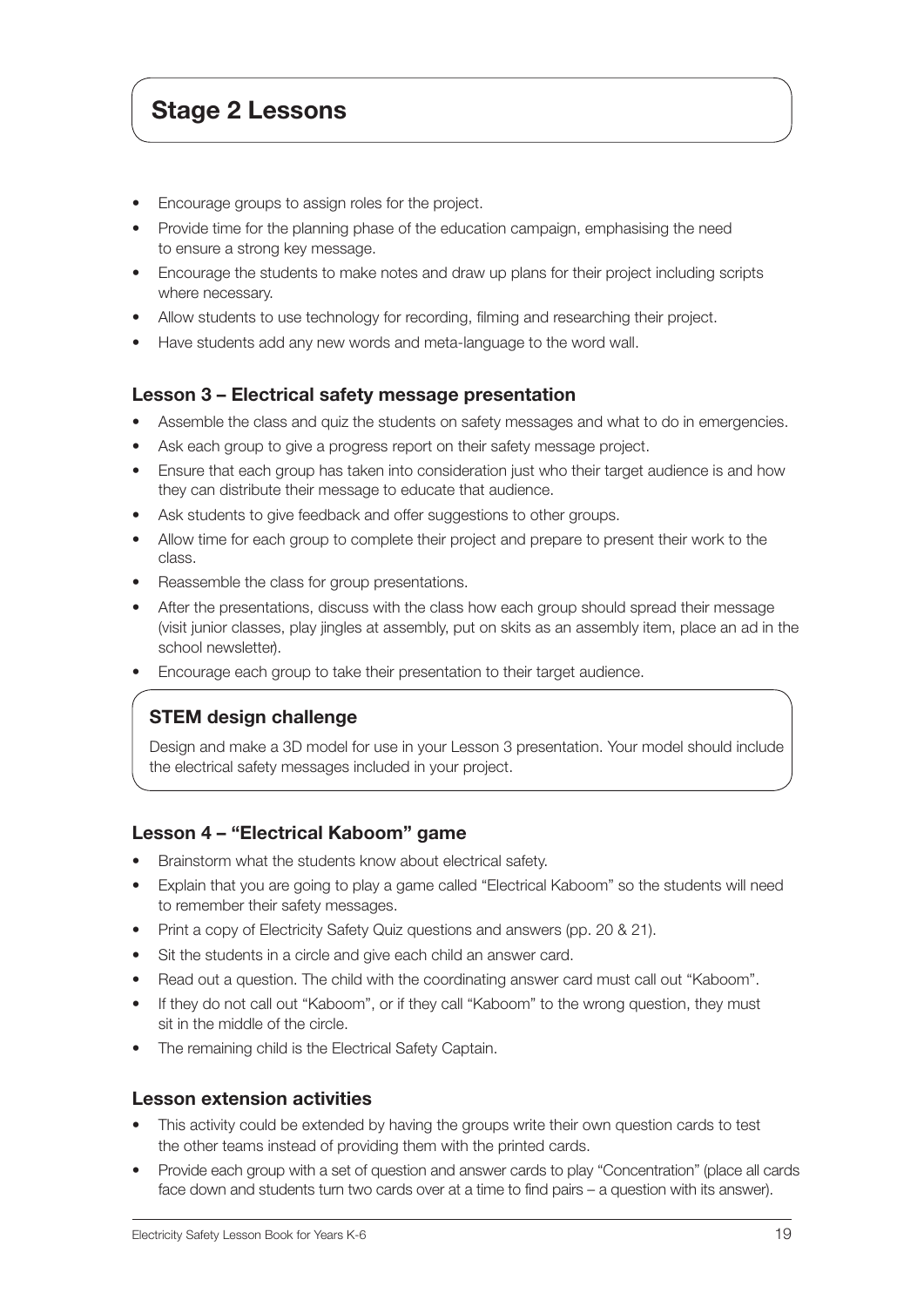# Stage 2 Electricty Safety Quiz Questions - Lesson 4

| Why is it important<br>to stay clear of<br>powerlines when you<br>are flying a kite? | Why is it dangerous<br>to put a knife or a<br>fork in a toaster?                                  | What number<br>should you call if<br>you see an electrical<br>emergency? | Why is it dangerous<br>to stack or overload<br>power points?              |
|--------------------------------------------------------------------------------------|---------------------------------------------------------------------------------------------------|--------------------------------------------------------------------------|---------------------------------------------------------------------------|
|                                                                                      |                                                                                                   |                                                                          |                                                                           |
| Why is it dangerous<br>to use an appliance<br>that has a<br>damaged cord?            | Name two outdoor<br>electrical situations<br>that could be<br>dangerous.                          | If you see an<br>electrical hazard,<br>what 3 things should<br>you do?   | Why should you stay<br>away from electrical<br>substations?               |
| 9                                                                                    | 10                                                                                                |                                                                          | 2                                                                         |
| Why is it important<br>to look up before<br>you climb?                               | Name two electrical<br>situations that could<br>be dangerous in the<br>kitchen.                   | What should you<br>do if you see a<br>powerline that has<br>come down?   | Why is it dangerous<br>to use hairdryers<br>near water?                   |
|                                                                                      |                                                                                                   |                                                                          |                                                                           |
| What should you do<br>if you are carrying<br>a ladder near a<br>powerline?           | Name three electrical<br>situations that could<br>be dangerous in the<br>bathroom.                | Why could digging<br>potentially be a<br>dangerous situation?            | Why shouldn't you<br>stand under a tree<br>during an electrical<br>storm? |
|                                                                                      | 18                                                                                                | 19                                                                       |                                                                           |
| What should you<br>do if you see an<br>appliance with a<br>damaged power<br>cord?    | You see a young<br>child trying to stick a<br>spoon into a power<br>point. What should<br>you do? | Why isn't it safe<br>to drink near a<br>computer?                        | Why must we<br>be safe around<br>electricity?                             |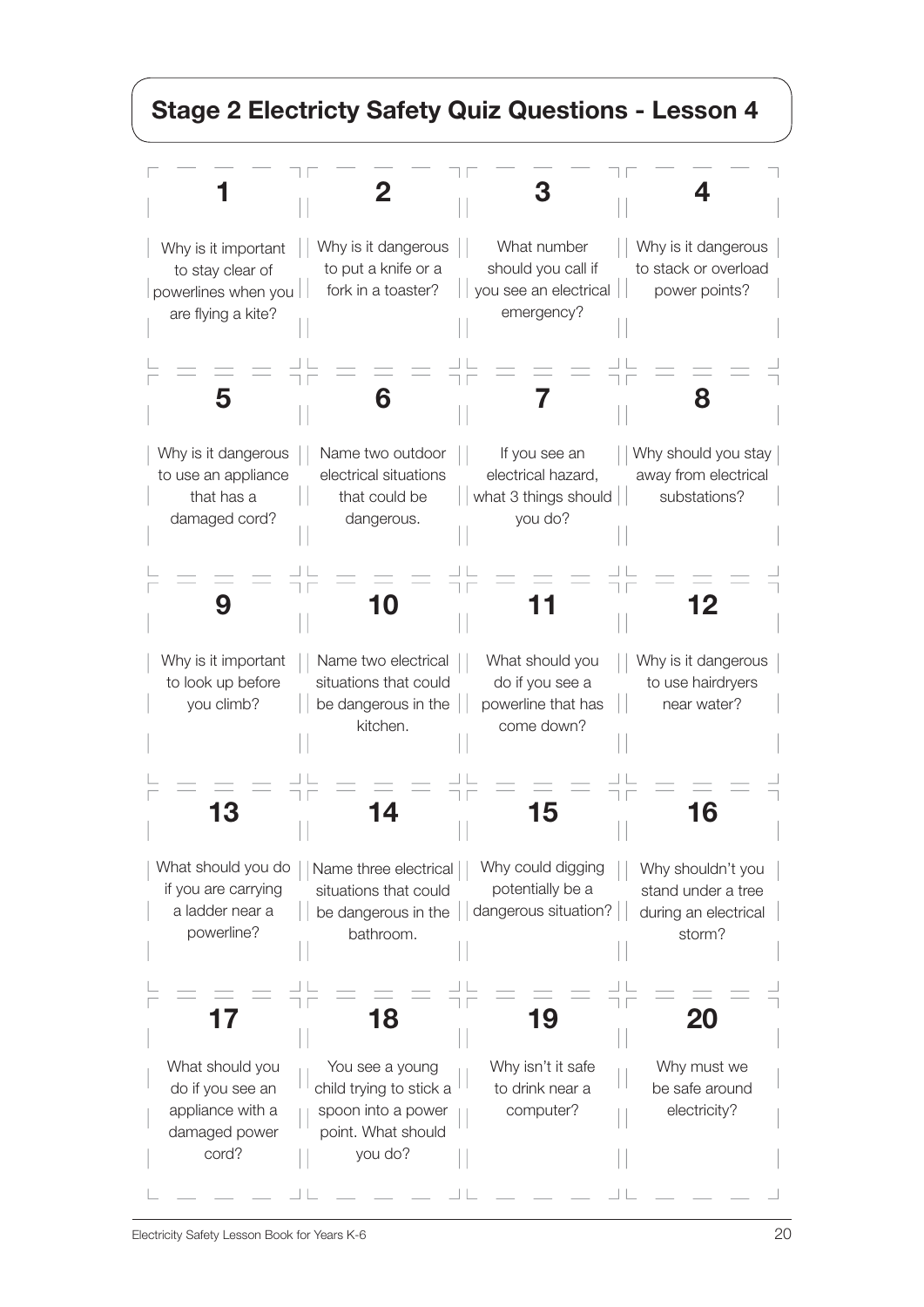# Stage 2 Electricty Safety Quiz Answers - Lesson 4

| If you are flying a kite<br>and it gets caught in<br>overhead powerlines,<br>the electricity can<br>travel down the cord<br>and potentially cause<br>serious harm. | 2<br>Electricity can travel<br>up the metal knife or<br>fork into your body.                                                          | You should call 000.                                                                                             | Stacked or<br>overloaded power<br>points can cause<br>fires.                                                                                                                      |
|--------------------------------------------------------------------------------------------------------------------------------------------------------------------|---------------------------------------------------------------------------------------------------------------------------------------|------------------------------------------------------------------------------------------------------------------|-----------------------------------------------------------------------------------------------------------------------------------------------------------------------------------|
| 5                                                                                                                                                                  |                                                                                                                                       |                                                                                                                  | 8                                                                                                                                                                                 |
| Damaged power<br>cords can cause<br>an electric shock<br>and/or fires.                                                                                             | Overhead powerlines<br>Underground cables                                                                                             | Stay clear<br>Don't touch<br>Tell an adult                                                                       | Electrical substations<br>have high voltage<br>electricity. You can<br>get hurt without even<br>touching anything.                                                                |
| g                                                                                                                                                                  |                                                                                                                                       |                                                                                                                  | 12                                                                                                                                                                                |
| It is important to look<br>up before you climb<br>a tree because there<br>might be powerlines<br>overhead.                                                         | Electrical appliances<br>near water in the sink<br>Metal objects near<br>electrical appliances                                        | Stay clear<br>Don't touch<br>Tell an adult                                                                       | Water and electricity<br>don't mix. If you<br>drop a switched on<br>electrical appliance<br>in water, you could be<br>electrocuted.                                               |
| You should look up<br>to make sure the<br>ladder does not<br>touch a powerline.                                                                                    | Electrical appliances<br>near water.<br>Turning on electrical<br>appliances with wet<br>hands.<br>Touching sockets<br>with wet hands. | You should be<br>careful when digging<br>as there could<br>be underground<br>powerlines.                         | Lightening can cause<br>trees to fall during an<br>electrical storm. It can<br>also strike a tree and<br>electricity can conduct<br>through the tree due to<br>its water content. |
| 17<br>You should not use<br>appliances with<br>damaged cords.<br>Replace<br>the appliance with a<br>new one.                                                       | 18<br>Move the young<br>child away.<br>Make sure the power<br>point is switched off.<br>Tell an adult.                                | 19<br>Spilling a drink<br>on a computer<br>will damage the<br>computer and could<br>cause an electrical<br>fire. | 20<br>Electricity can be<br>dangerous. It can<br>cause fires and<br>electrocution so we<br>must use it safely.                                                                    |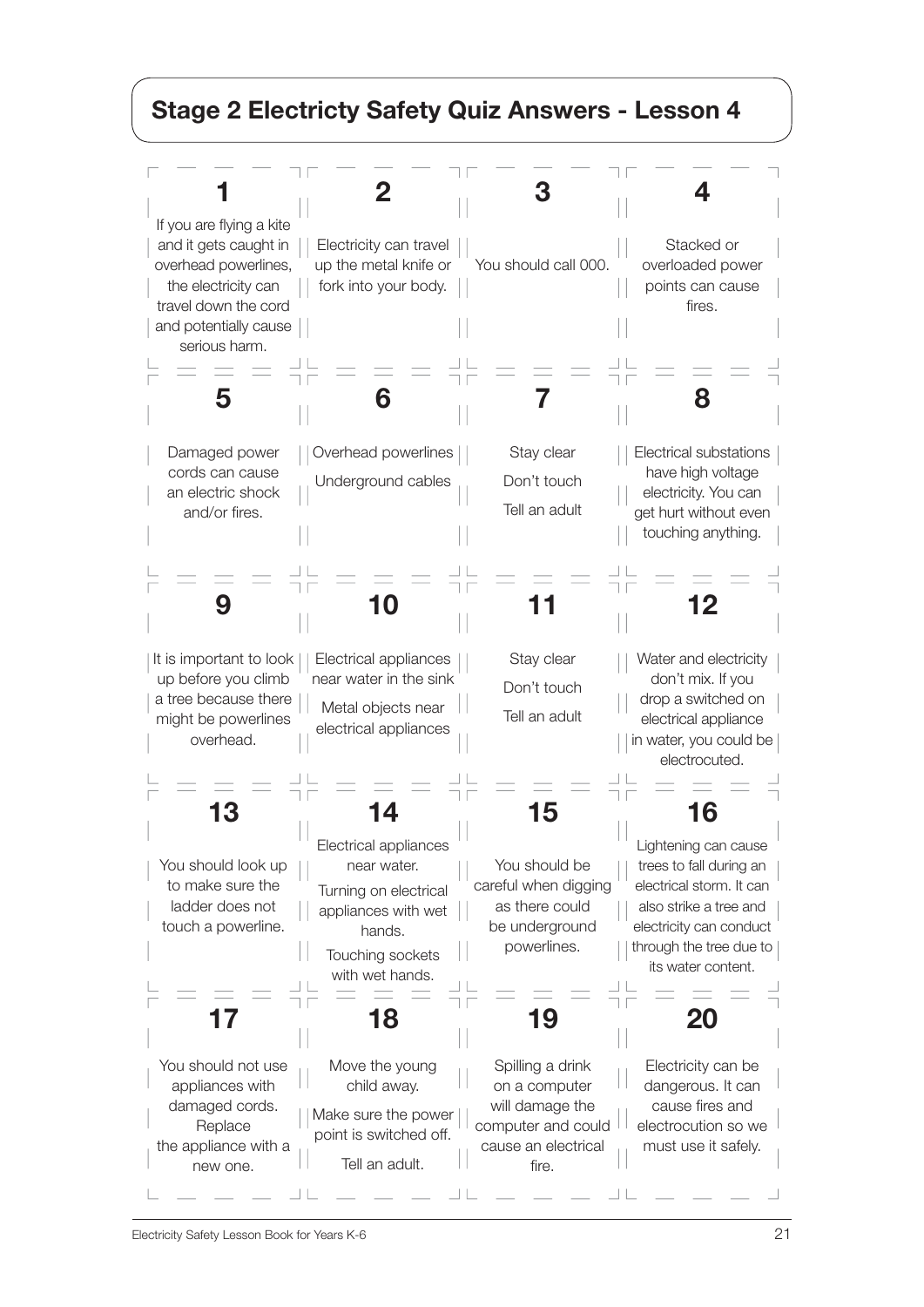# Stage 3 Content and Outcomes

| <b>PDHPE</b> Content:                                                                                                                                                                                                                           |                                                                                                                                                                                                                                                                                                                                                                                                                                                                                                                                                                                                                                                                                                                                                                                                                                                                                                                                                                                                                                                                                                                                                                                                                                                                                                                                                                                     |
|-------------------------------------------------------------------------------------------------------------------------------------------------------------------------------------------------------------------------------------------------|-------------------------------------------------------------------------------------------------------------------------------------------------------------------------------------------------------------------------------------------------------------------------------------------------------------------------------------------------------------------------------------------------------------------------------------------------------------------------------------------------------------------------------------------------------------------------------------------------------------------------------------------------------------------------------------------------------------------------------------------------------------------------------------------------------------------------------------------------------------------------------------------------------------------------------------------------------------------------------------------------------------------------------------------------------------------------------------------------------------------------------------------------------------------------------------------------------------------------------------------------------------------------------------------------------------------------------------------------------------------------------------|
| Students understand the significance of<br>contextual factors that influence health,<br>safety, wellbeing and participation in<br>physical activity                                                                                             | <b>Outcomes:</b><br><b>PD3-6</b> distinguishes contextual factors that influence<br>$\bullet$<br>health, safety, wellbeing and participation in physical<br>activity which are controllable and uncontrollable                                                                                                                                                                                                                                                                                                                                                                                                                                                                                                                                                                                                                                                                                                                                                                                                                                                                                                                                                                                                                                                                                                                                                                      |
| Students enact and strengthen health,<br>٠<br>safety, wellbeing and participation in<br>physical activity                                                                                                                                       | <b>PD3-7</b> proposes and implements actions and<br>protective strategies that promote health, safety,<br>wellbeing and physically active spaces                                                                                                                                                                                                                                                                                                                                                                                                                                                                                                                                                                                                                                                                                                                                                                                                                                                                                                                                                                                                                                                                                                                                                                                                                                    |
| Students develop and use self-<br>٠<br>management skills that enable them<br>to take personal responsibility for their<br>actions and emotions and take positive<br>action to protect and enhance the health,<br>safety and wellbeing of others | PD3-9 applies and adapts self-management skills<br>to respond to personal and group situations                                                                                                                                                                                                                                                                                                                                                                                                                                                                                                                                                                                                                                                                                                                                                                                                                                                                                                                                                                                                                                                                                                                                                                                                                                                                                      |
| <b>ENGLISH Content:</b>                                                                                                                                                                                                                         | <b>Outcomes:</b>                                                                                                                                                                                                                                                                                                                                                                                                                                                                                                                                                                                                                                                                                                                                                                                                                                                                                                                                                                                                                                                                                                                                                                                                                                                                                                                                                                    |
| Through responding to and composing<br>a wide range of texts and through<br>the close study of texts, students will<br>develop knowledge, understanding and<br>skills in order to                                                               | <b>EN3-1A</b> communicate effectively for a variety of<br>audiences and purposes using increasingly challenging<br>topics, ideas, issues and language forms and features<br><b>EN3-2A</b> compose, edit and present well-structured<br>$\bullet$<br>and coherent texts<br><b>EN3-3A</b> use an integrated range of skills, strategies and<br>٠<br>knowledge to read, view and comprehend a wide range<br>of texts in different media and technologies<br><b>EN3-4A</b> draw on appropriate strategies to accurately<br>$\bullet$<br>spell familiar and unfamiliar words when composing<br>texts<br><b>EN3-5B</b> discuss how language is used to achieve a<br>widening range of purposes for a widening range of<br>audiences and contexts<br><b>EN3-6B</b> use knowledge of sentence structure,<br>grammar, punctuation and vocabulary to respond to<br>and compose clear and cohesive texts in different<br>media and technologies<br><b>EN3-7C</b> think imaginatively, creatively, interpretively<br>$\bullet$<br>and critically about information and ideas and identify<br>connections between texts when responding to and<br>composing texts<br><b>EN3-8D</b> identify and consider how different viewpoints<br>of their world, including aspects of culture, are<br>represented in texts<br><b>EN3-9E</b> recognise, reflect on and assess their strengths<br>as a learner |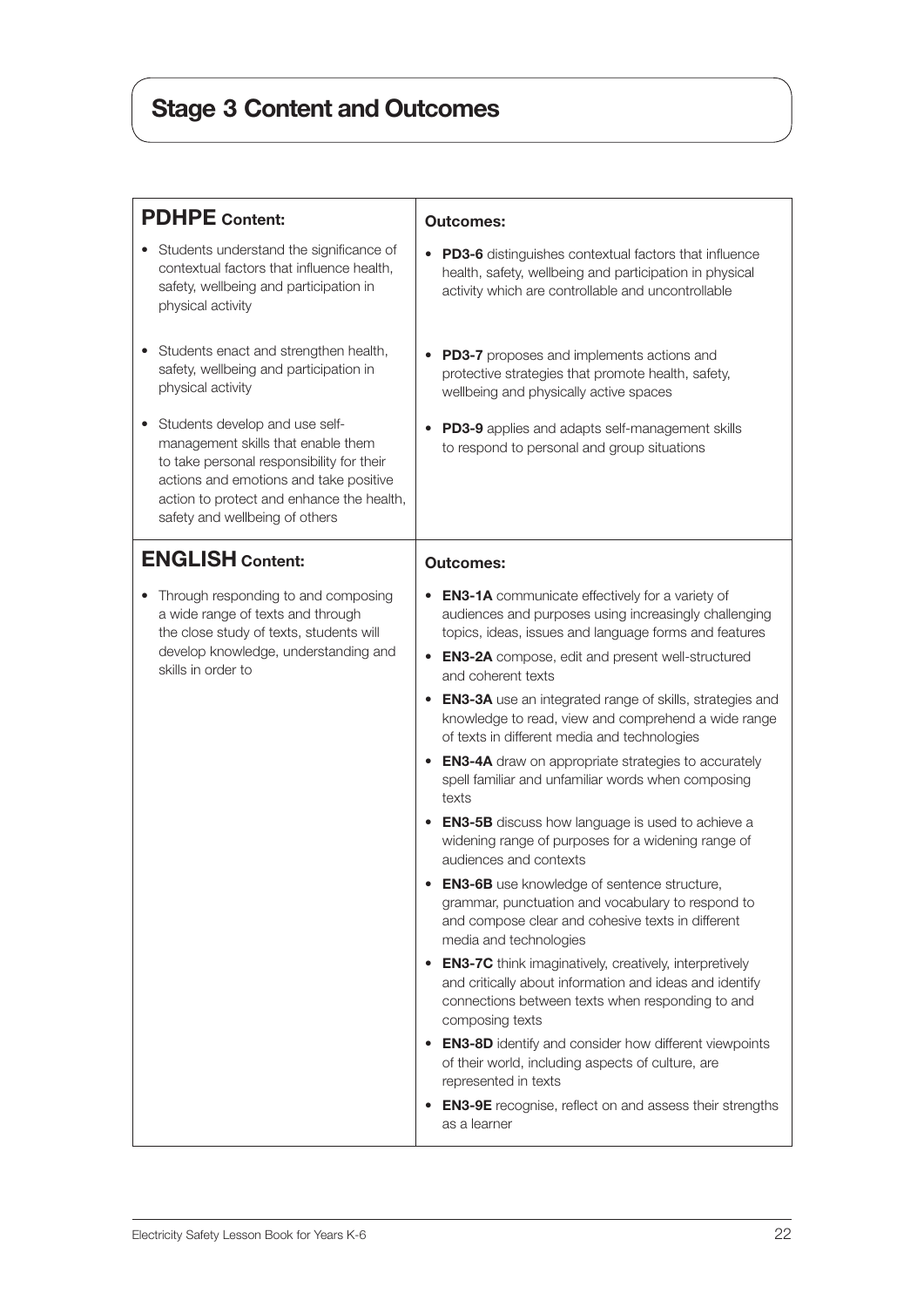# Stage 3 Content and Outcomes

| <b>CREATIVE ARTS Content:</b>                                                                                                                                                                                                                                                        | <b>Outcomes:</b>                                                                                                                                                                                                                                                                                                                                                                                                  |
|--------------------------------------------------------------------------------------------------------------------------------------------------------------------------------------------------------------------------------------------------------------------------------------|-------------------------------------------------------------------------------------------------------------------------------------------------------------------------------------------------------------------------------------------------------------------------------------------------------------------------------------------------------------------------------------------------------------------|
| Students will develop knowledge, skills and<br>understanding:<br>• in performing drama by actively engaging<br>in drama forms                                                                                                                                                        | <b>DRAS3.3</b> devises, acts and rehearses drama for<br>٠<br>performance to an audience                                                                                                                                                                                                                                                                                                                           |
| <b>MATHEMATICS Content:</b>                                                                                                                                                                                                                                                          | <b>Outcomes:</b>                                                                                                                                                                                                                                                                                                                                                                                                  |
| Students:<br>collect, represent, analyse, interpret<br>and evaluate data, assign and use<br>probabilities, and make sound<br>judgements                                                                                                                                              | <b>MA3-18SP</b> uses appropriate methods to collect data<br>٠<br>and constructs, interprets and evaluates data displays,<br>including dot plots, line graphs and two-way tables                                                                                                                                                                                                                                   |
| <b>SCIENCE AND</b><br><b>TECHNOLOGY</b> Content:<br>Students develop and apply skills in:<br>scientific inquiry through the process<br>of working scientifically<br>design and production processes in<br>the development of solutions<br>design and production of digital solutions | <b>Outcomes:</b><br><b>ST3-1WS-S</b> plans and conducts scientific investigations<br>to answer testable questions, and collects and<br>summarises data to communicate conclusions<br><b>ST3-2DP-T</b> plans and uses materials, tools and<br>$\bullet$<br>equipment to develop solutions for a need or opportunity<br><b>ST3-3DP-T</b> defines problems, describes and follows<br>algorithms to develop solutions |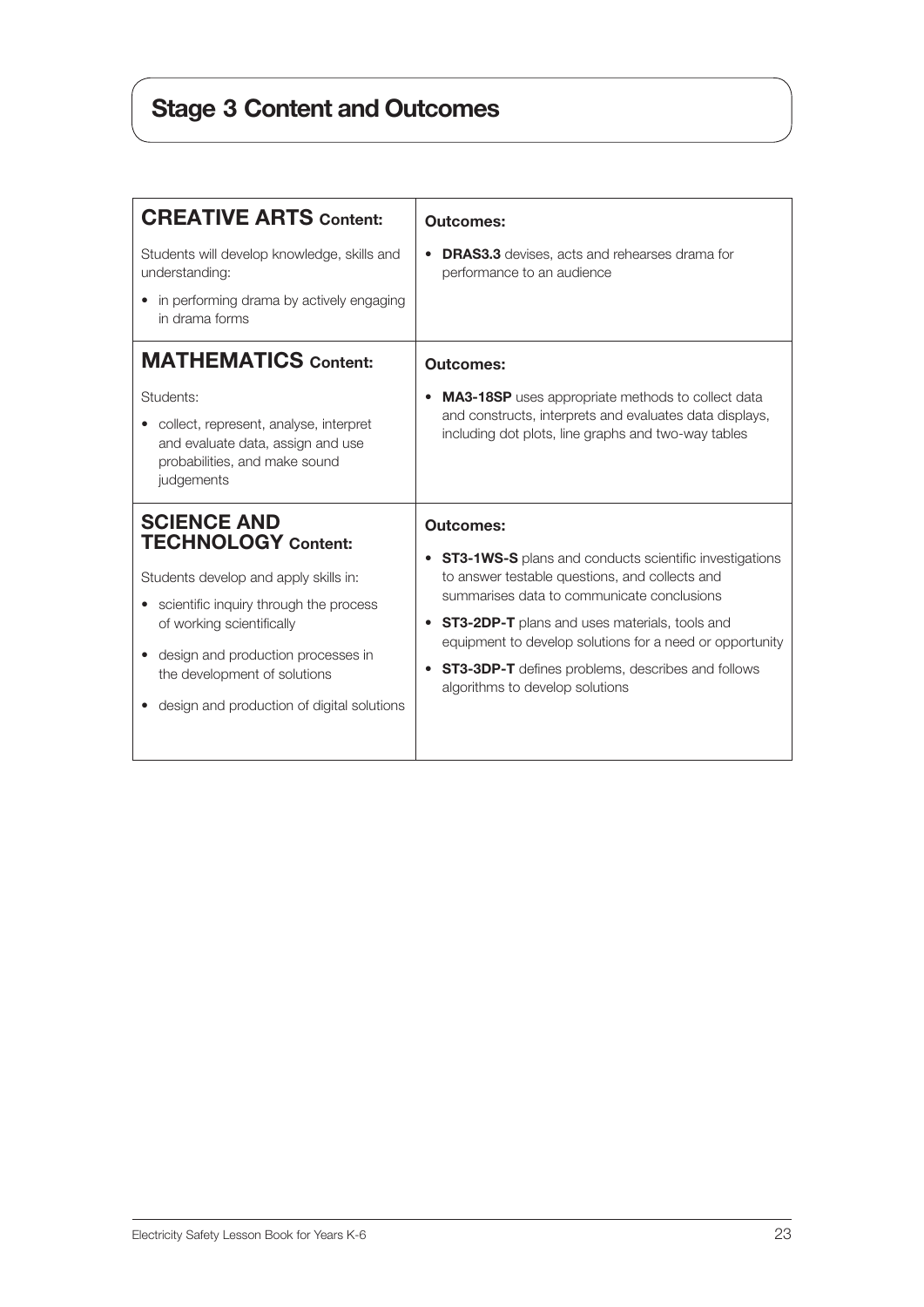## Stage 3 Teacher Background Notes

### Outside safety

We all like to play outside, but there are electrical hazards that we need to know about. Electricity poles and wires are all around us. They can be above us, next to us, and even below us. Play in open spaces away from electricity poles, towers and powerlines.

#### Remember:

- If you fly a kite and it gets caught in the overhead powerlines, live electricity could travel down the string and seriously hurt you. So be careful!
- If you see fallen powerlines after a storm, stay well clear of them. There is a strong chance they are still alive.

### Safety around metal

We all come into contact with metal objects on a daily basis – turning on a tap, playing with our computers and toys and even using the fridge. Because metal conducts electricity, you have to be very careful when you use metal items.

#### Remember:

- Never put a metal object, like a knife into a toaster. It is very dangerous!
- Never put anything in a power point that's not meant for it. Electricity will travel right up the metal object into your body.
- Be careful when climbing a ladder at home. The powerlines connected to your house are usually protected, but they can be damaged by rubbing against the gutter or a tree, or through exposure to the sun. If a person is on a metal ladder and touches the exposed line, the electricity will travel through their body to the earth.

### Safety around water

Water can conduct electricity because electrons can flow by hitching a ride on atoms and molecules in the water. Water contains dissolved substances, such as salt. These greatly increase the ability of water to conduct electricity. That's why electricity passes easily through our bodies – because our bodies contain water and salt. This is also why it's important to keep water away from electrical appliances.

#### Dangerous situations

Always be on the look out for dangers in and around your home. This could be anything from a faulty electrical lead to a 'stacked' power point – one with too many plugs in it. These situations could be life threatening and an electrician should be called in to fix them.

#### Remember:

- Faulty appliances and damaged electrical leads should be disconnected at the power point and fixed or replaced by an electrician.
- Never stack power points. Use a power board or have an extra power point installed. Stacked power points can cause fires.
- Before you or your family do any major digging in the yard you should get Mum or Dad to ring Dial Before you Dig on 1100 to make sure there are no underground cables near your property. If you hit one, you could be electrocuted, as well as possibly interrupting the power to your suburb.





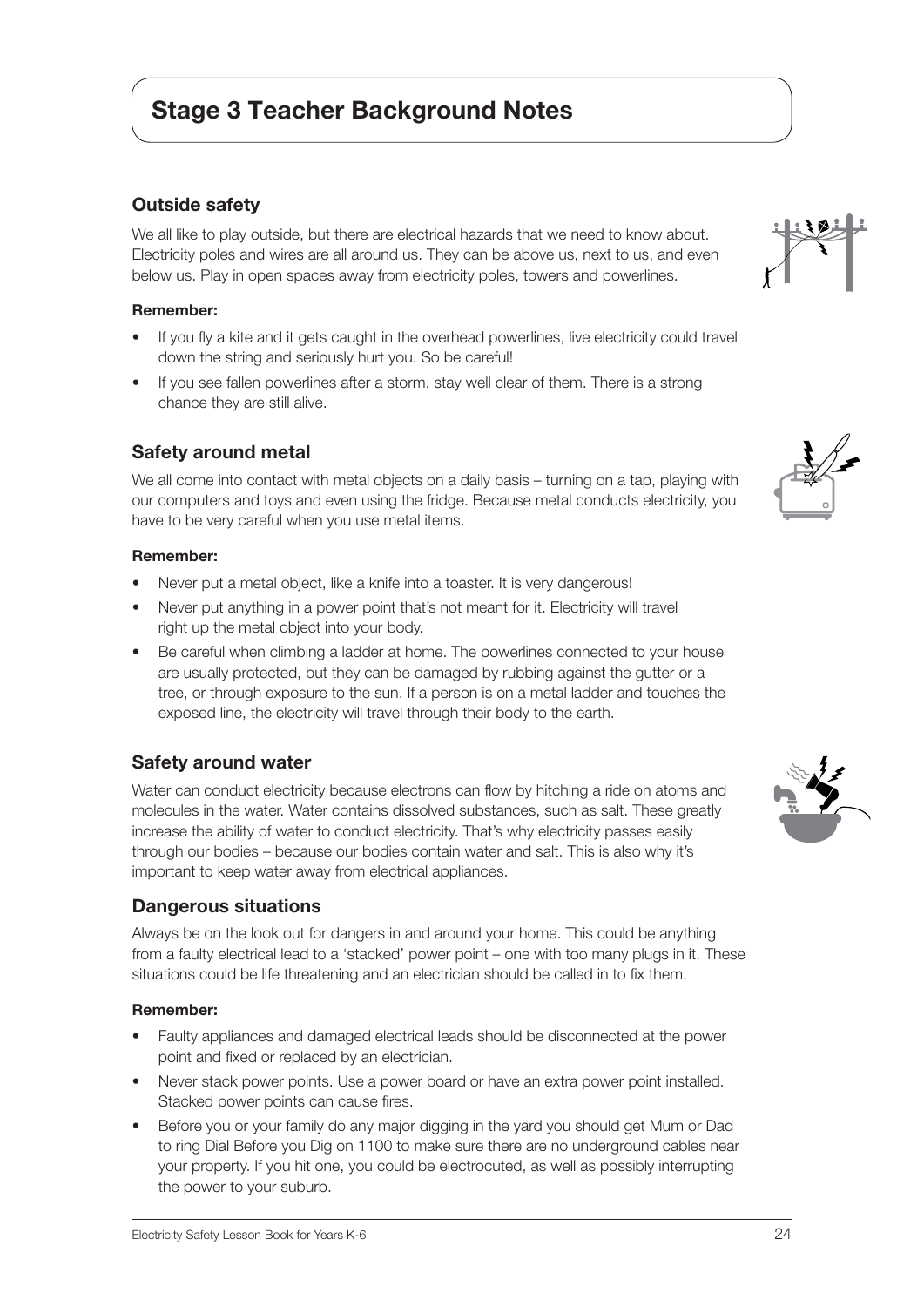## Stage 3 Teacher Background Notes

### Electricity substations

You will find electricity substations and power equipment all over the place. They are behind fences, in buildings, or on the side of the footpath, and most have danger signs. Substations transform the voltage generated at power stations so it can be distributed to homes, schools and businesses. Sometimes they are near parks and play areas. Substations are safe, but you must follow the rules.

- Sometimes it's tempting to ignore signs and fences around substations. Remember the warnings are there for everyone's protection, so make sure you follow them!
- Substations contain special equipment with invisible hazards. You don't even have to touch anything to get hurt. Just being too close to some substation equipment can be dangerous and may even kill you!

#### Electrical emergencies

We all hope that we are never in an emergency involving electricity, but if we are, it's important to know what to do.

#### If you come across an emergency involving electricity:

- Ensure your own safety
- Turn the power off at the power point and remove the plug (if you are able to do so)
- Get an adult
- Ring 000

#### Key safety messages

It is important to ensure that all students are aware of the four safety messages at the completion of the activities.

- Be careful when you play around poles and wires
- If you see a dangerous situation, tell an adult
- Know what to do in an electrical emergency
- Be safe

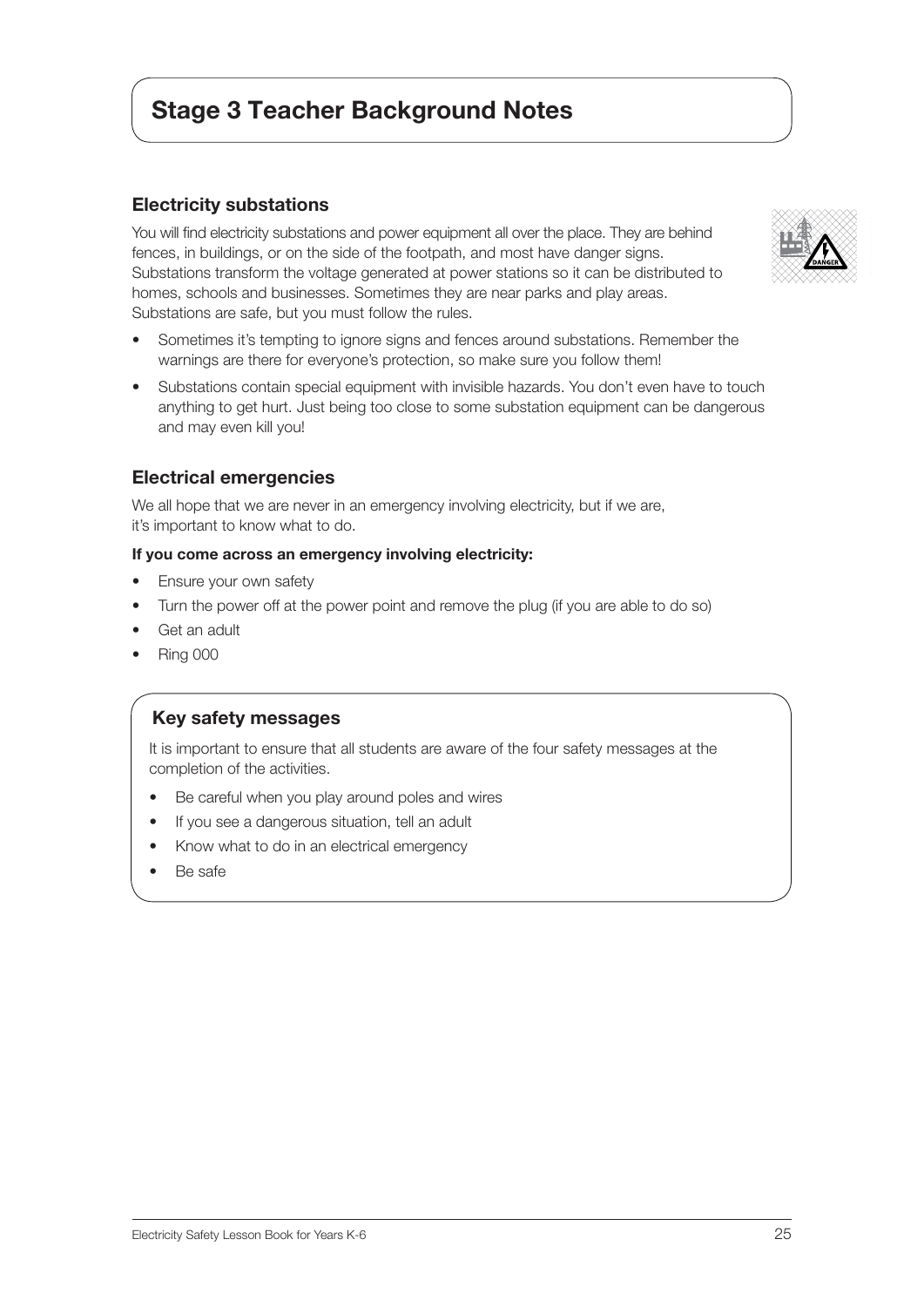### Lesson 1 - Electricity hazards

- Lead a discussion on the hazards that students might encounter around electricity.
- Discuss the safety messages and emergency procedures for electricity.

#### Safety messages:

- − Be careful when you play around poles and wires
- − If you see a dangerous situation, tell an adult
- − Know what to do in an electrical emergency
- − Be safe

#### Emergency procedures:

- 1. Ensure your own safety
- 2. Turn the power off at the power point and remove the plug (if you are able to do so)
- 3. Get an adult
- 4. Ring 000
- Divide the class into groups and ask the students to create a list of potential electricity hazards.
- Encourage them to think of dangerous situations in addition to those found at school, at home and in the playground eg: the beach, the sporting field, shopping centres, etc.
- Ask the students to create a "what to do" list for each hazard that they have listed.
- Have the students choose their top three hazards and create a poster to warn others of the dangers.
- Reassemble the students and ask each group to share their hazards and safety tips with the class.
- Display the posters in the classroom or around the school.
- Create a word wall for any new words or meta-language.

### Lesson 2 – Electricity safety audit

- Lead a discussion on the hazards that students might encounter around electricity.
- Discuss the safety messages and emergency procedures for electricity (see Lesson 1 above).
- Explain to the class they are going to conduct an electricity safety audit in the classroom and around the school.
- Discuss what things they may be looking for when conducting an electricity safety audit, e.g. overloaded power boards, frayed cords, etc.
- Divide the class into groups and ask the students to design an electricity safety audit sheet.
- Ask the students to compose a message notifying the classroom teachers that they will be conducting an electricity safety audit of their classrooms.
- Ask the students to carry out the electricity safety audit of the school.
- After the school safety audit, groups can tally up their results and convert them to percentages.
- Ask each group to compare their results with other groups in the class.
- Add new words to the word wall.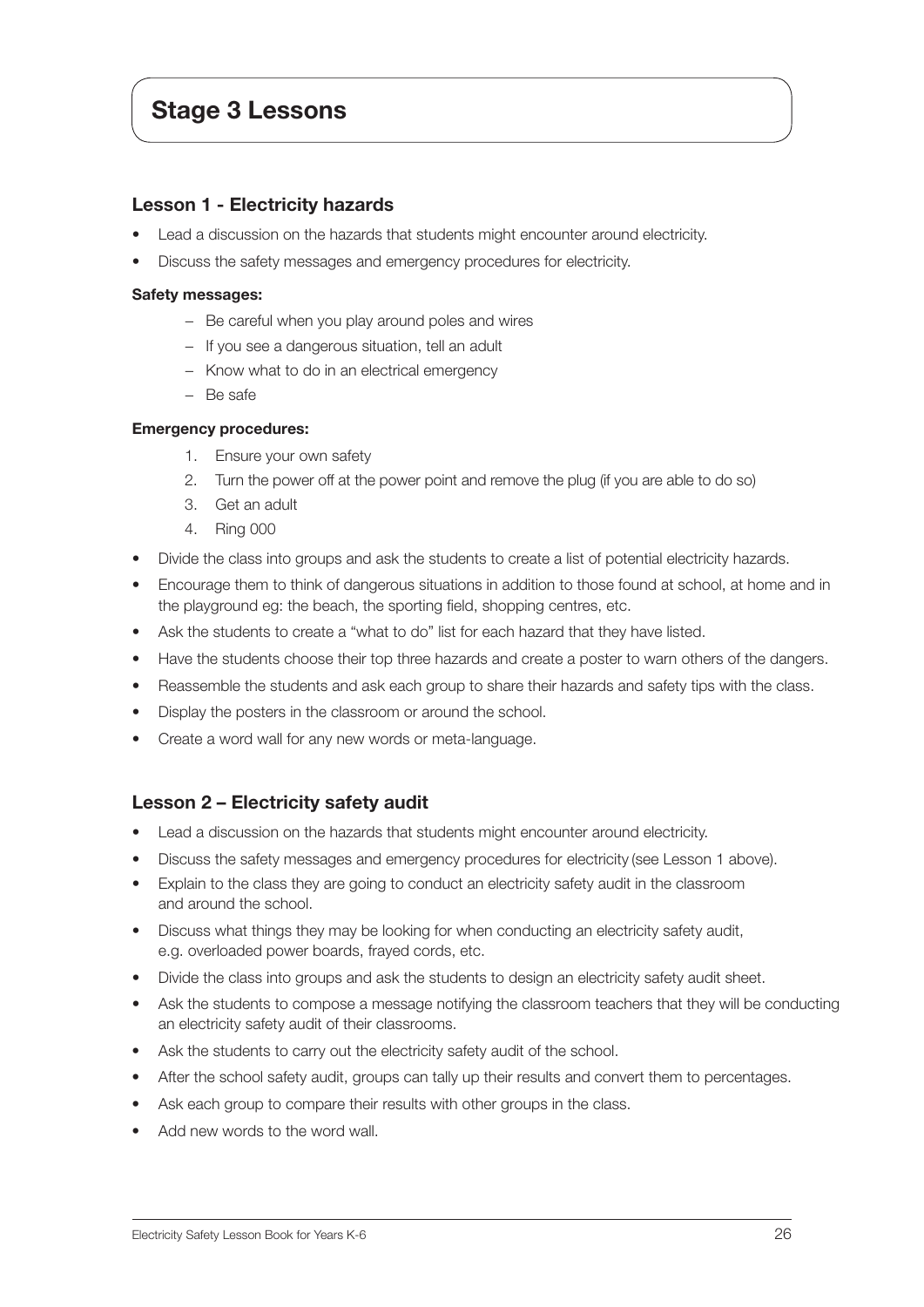## STEM design challenge

Design and make a 3D model of an area in the classroom or school where a hazard has been identified as a result of your safety audit. Your model should show how the hazard can be avoided.

### Lesson 3 – Safety message cartoons and stories

- Assemble the class and ask the students to reflect on what they have learnt so far about electrical safety.
- Guide the discussion towards helping students recognise that although electricity is mainly used indoors, a lot of equipment outdoors supplies electricity to their homes as well.
- Explain that sometimes younger students don't realise how much they are around electricity outdoors, e.g.
	- − when flying a kite, they could be close to overhead powerlines;
	- − when climbing a tree, the upper branches of the tree may be close to overhead powerlines.
- Ask students to brainstorm ideas for a short story or cartoon strip with a message to warn younger students about electrical safety.
- Once they have all their ideas listed, encourage students to centre their stories and cartoons around the electrical hazard they feel is most important for younger students to understand. Hopefully, this will encourage a diverse range of stories.
- Ask students to write and illustrate their story to help promote the safety of younger students.
- Inform students that the main message to be communicated to young students is that when they see an electrical hazard, they need to:
	- − Stay clear
	- − Don't touch
	- − Tell an adult
- Allow students an appropriate amount of time to develop their stories and illustrate or import pictures of themselves doing the right thing with electricity.

### Lesson extension activities

- Buddy up with a junior class and ask students to read their stories to a buddy.
- Compile a safety book of the short stories and cartoons.